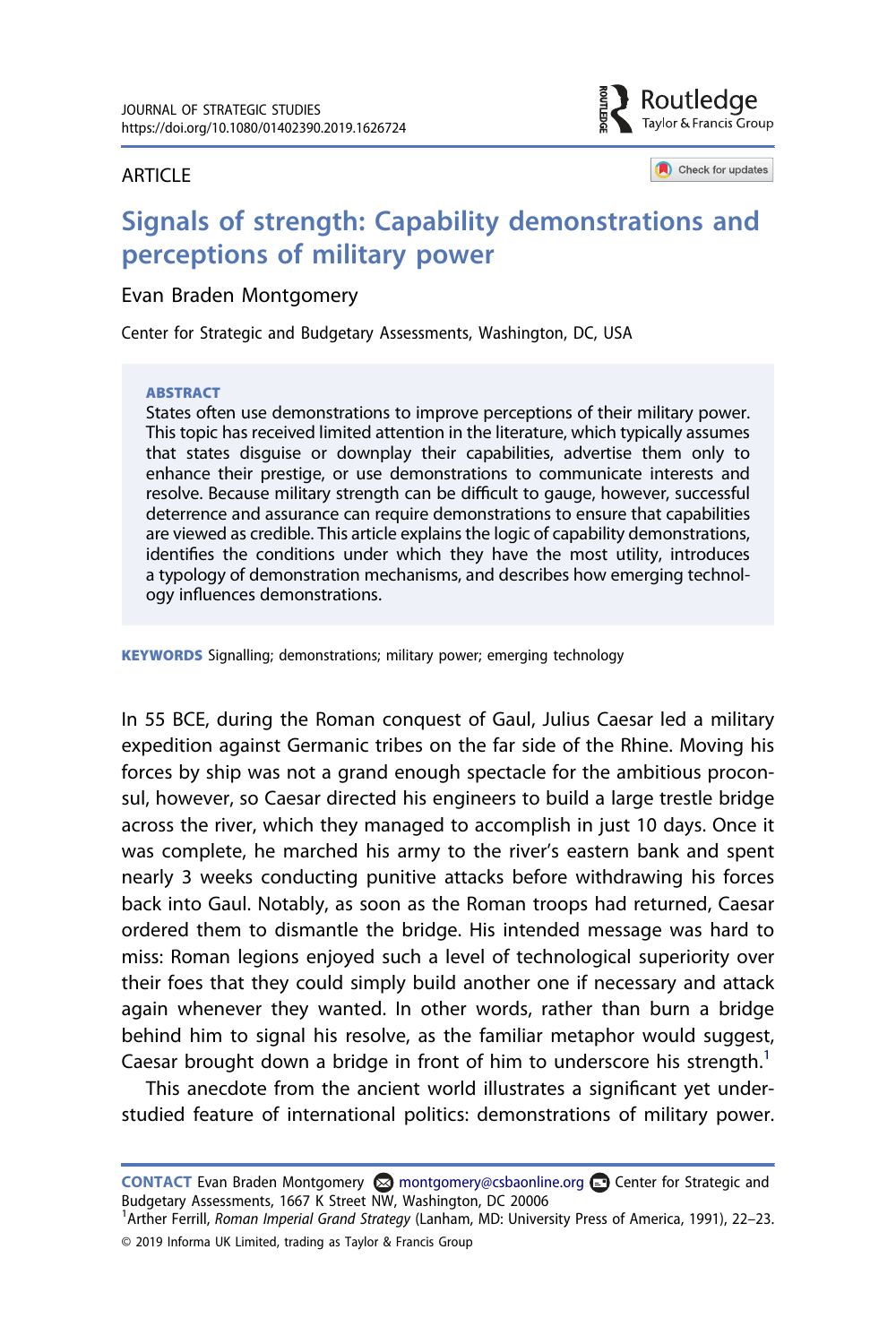#### $2 \left( \bigoplus \right)$  E. B. MONTGOMERY

Even a cursory scan of current events indicates that states often advertise their capabilities to influence assessments of their strength. It also illustrates the effects these efforts sometimes have. Consider recent developments on the Korean Peninsula. In the words of one regime official, Pyongyang's provocative nuclear detonations and long-range missile launches were not only meant to refine its technology but were also intended 'to send a clear message' that it could strike the entire United States.<sup>2</sup> Although North Korea has yet to prove that it can reliably deliver nuclear warheads against targets located thousands of miles away, the messages it has sent have demonstrated 'a credible capability to hold the United States at risk'.<sup>3</sup>

Other contemporary examples are easy to find, which is not surprising given that China appears eager to reveal that it can translate economic growth into military strength, Russia has incentives to convince rivals and clients that it is not as weak as it once was, India wants to show the world that it merits major power status, and the United States is combatting doubts that it can uphold its security commitments. Beijing, for instance, has publicly introduced new and more sophisticated weapons systems, conducted larger and more complex exercises, and deployed forces farther from its shores, all of which has contributed to growing estimations of its power.<sup>4</sup> Likewise, Moscow has implemented numerous short-notice exercises that highlight its capacity to mobilise troops quickly and initiate offensives with little warning.<sup>5</sup> For its part, New Delhi's successful test of a ground-based anti-satellite (ASAT) weapon, which was announced with considerable fanfare, confirmed that it was one of the few states to possess an operational ASAT capability.<sup>6</sup> Finally, Washington has conducted a variety of activities in recent years to reveal new systems and remind observers of its strengths. This includes conspicuously testing a modified version of an air-defence missile in an anti-surface warfare role, which signalled that it was not standing pat while other states outfitted their own vessels with advanced anti-ship missiles, as well as assembling three aircraft carriers in

<sup>2</sup> Zachary Cohen, *et al*., 'New Missile Test Shows North Korea Capable of Hitting All of US Mainland', *CNN*, 30 November 2017, https://www.cnn.com/2017/11/28/politics/north-korea-missile-launch /index.html. Following Pyongyang's first intercontinental ballistic missile test, the United States and South Korea used armed demonstrations of their own to send a message in response: conducting live-fire drills with tactical missiles to show that they could launch rapid, conventional precision strikes against targets deep inside North Korea. United States Forces Korea, 'ROK – US Alliance Demonstrates Precision Firing Capability', 4 July 2017, http://www.usfk.mil/Media/News/Article/ 1236985/rok-us-alliance-demonstrates-precision-firing-capability/.

<sup>&</sup>lt;sup>3</sup>Gen Lori J. Robinson, 'Statement before the U.S. Senate Armed Services Committee', 15 February 2018, 4, http://www.northcom.mil/Portals/28/Robinson\_02-15-18%20SASC%20Testimony.pdf?ver=2018- 02-15-105546-867.

<sup>4</sup> Office of the Secretary of Defense, *Annual Report to Congress: Military and Security Developments Involving the People*'*s Republic of China 2018* (Washington, DC: Department of Defense, 16 May 2018). 5 Thomas Frear, *et al*., 'Preparing for the Worst: Are Russian and NATO Military Exercises Making War in Europe More Likely?' *European Leadership Network* (August 2015), 4.

<sup>&</sup>lt;sup>6</sup>Sanjeev Miglani and Krishna N. Das, 'Modi Hails India as Military Space Power after Anti-Satellite Missile Test', *Reuters*, 27 March 2019.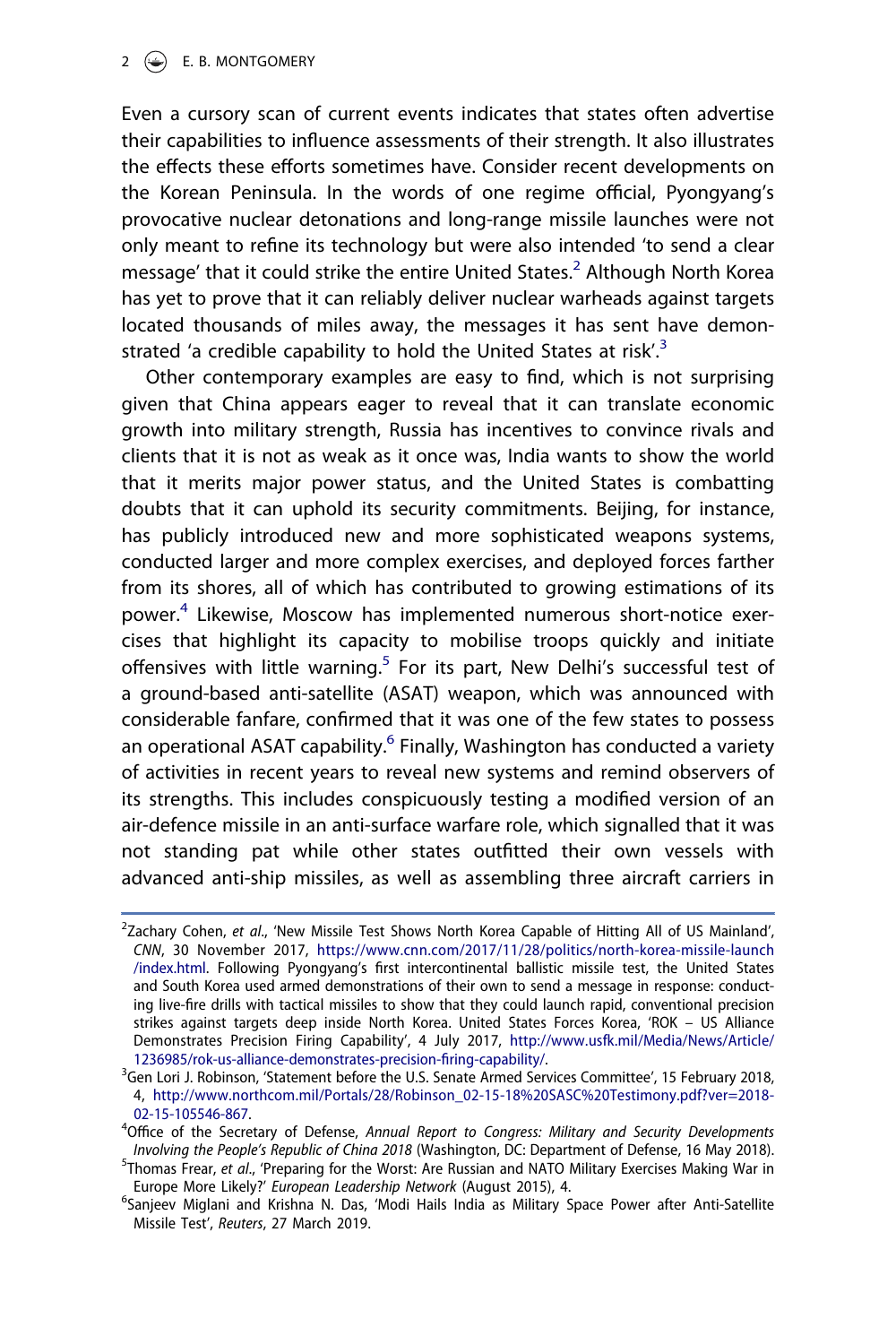the Sea of Japan for the first time in a decade, which highlighted its unique ability to conduct multi-carrier operations. $7$ 

In short, states often resort to demonstrations of various kinds that are intended, at least in part, to reinforce or improve perceptions of their military power, for the benefit of both adversaries and allies.<sup>8</sup> Activities such as these have received limited attention in the literature, however, which typically assumes that states disguise or downplay their capabilities, advertise them only to enhance prestige, or use demonstrations to communicate interests and resolve.<sup>9</sup> Yet the credibility of deterrence and assurance depends on military strength, especially in peacetime, and military strength is often difficult to judge accurately before conflict breaks out. This gives states a strong rationale to engage in periodic hard power demonstrations.

Despite this lack of attention, capability demonstrations are likely to become increasingly relevant, especially given the pace and scope of technological change. Today, all the major powers are pursuing 'game-changing' technologies, from robotic systems and hypersonic glide vehicles to directed energy weapons and additive manufacturing techniques. The military implications of these technologies are uncertain in many instances, however, given their novelty, immaturity, or both. Therefore, states that want to reveal the value of their investments and reap the strategic benefits might need to emphasise demonstrations to reduce this uncertainty.

At the same time, although the introduction of any emerging technology can heighten the rationale for demonstrations – in addition to creating new objectives and new audiences for demonstrations, as described below – certain emerging technologies pose unique signalling dilemmas. Specifically, *virtual* technologies that underpin software-based capabilities do not appear as amenable to demonstrations as *physical* technologies that produce hardware-based capabilities, due to their lack of observability. In some cases, observability problems can give states incentives to escalate as they look to showcase capabilities by employing them in operations. In others, observability problems might create persistent uncertainty if the most overt demonstration mechanisms are insufficient to reveal what states possess and what they can do.

The remainder of this article addresses each of these issues. Specifically, the following sections explain the logic of capability demonstrations, identify the conditions under which demonstrations of military power are likely to have the most utility, introduce and illustrate a typology of demonstration mechanisms,

<sup>7</sup> Sam LaGrone, 'Navy Sinks Former Frigate USS *Reuben James* in Test of New Supersonic Anti-Surface Missile', *USNI News*, 7 March 2016; and Lisa Ferdinando, 'Three-Carrier Strike Force Conducts Exercise in Western Pacific', *DoD News*, 13 November 2017.

<sup>8</sup> Robert Jervis, *The Logic of Images in International Relations* (Princeton, NJ: Princeton UP, 1970), 22, 38–39. Of course, some capability demonstrations might be unintentional and still have an impact on observers.

 $9$ A recent exception is Kyle Haynes, 'Signaling Resolve or Capability? The Difference Matters on the Korean Peninsula', *War on the Rocks*, 10 May 2017.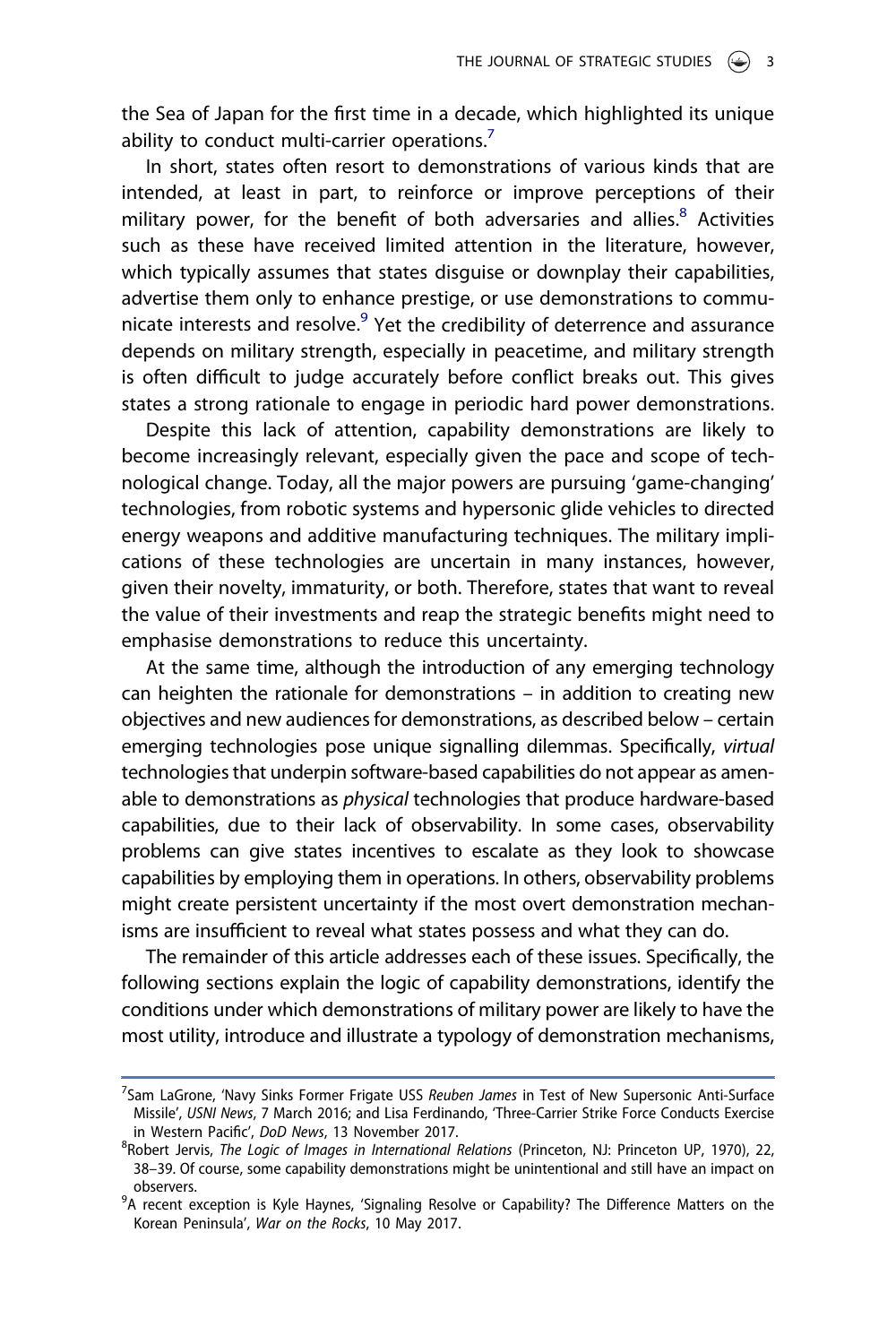offer several propositions regarding the impact of emerging technologies on demonstrations, and outline avenues for future research as well as implications for US policy.

# Three perspectives on shaping perceptions: Secrecy, swaggering, and shows of force

Power, especially military power, is at the heart of international politics. States therefore devote considerable effort to gauging the distribution of power and discerning any changes, whether by gathering intelligence on their competitors or examining their own strengths and weaknesses.<sup>10</sup> They also try to influence the assessments of others, for instance, by attempting to correct the record when they believe they are being underestimated. Nevertheless, of the three main schools of thought on the role that military forces and military activities can play in shaping perceptions of power, none fully capture this straightforward logic.

The first school of thought maintains that states often forgo brandishing their capabilities because of the potential drawbacks, especially when it comes to new weapons, sensitive programmes, or advanced technologies.<sup>11</sup> Revealing or reaffirming sources of strength can sacrifice operational surprise in future engagements, give opponents the information they need to develop countermeasures, or increase the likelihood of emulation and diffusion.<sup>12</sup> States should therefore avoid demonstrations that might scare rivals and shock them into action. The risk of restraint, of course, is that adversaries and allies could misjudge a state's relative power. As a result, the former might become more likely to engage in aggressive behaviour if they think they cannot be stopped, while the latter might become more likely to distance themselves or defect if they believe they cannot be protected.

A second perspective holds that states do engage in military demonstrations, but only to enhance the status of leaders at home or abroad. This type of behaviour, which is often referred to as 'swaggering', usually takes the form of military spectacles or symbolic defence investments, notably when states parade their armed forces through the streets, in the skies, and on the seas, or when then they acquire sophisticated weapons systems that far exceed their actual security requirements. In some cases, of course, activities characteristic of swaggering might improve third-party perceptions of a state's strength. For instance, highly scripted celebrations might reveal

<sup>10</sup>Aaron L. Friedberg, 'The Assessment of Military Power', *International Security* 12/3 (Winter 1987/88). <sup>11</sup>Aaron L. Friedberg, *The Weary Titan: Britain and the Experience of Relative Decline* (Princeton, NJ: Princeton UP, 1988), 9; and Thomas G. Mahnken, *Uncovering Ways of War: U.S. Intelligence and Foreign Military Innovation, 1918*–*1941* (Ithaca, NY: Cornell UP, 2002), 12.

<sup>12</sup>Bernard Brodie, 'Military Demonstration and Disclosure of New Weapons', *World Politics* 5/3 (April 1953), 289–291; and Michael C. Horowitz, *The Di*ff*usion of Military Power: Causes and Consequences for International Politics* (Princeton, NJ: Princeton UP, 2010), 24.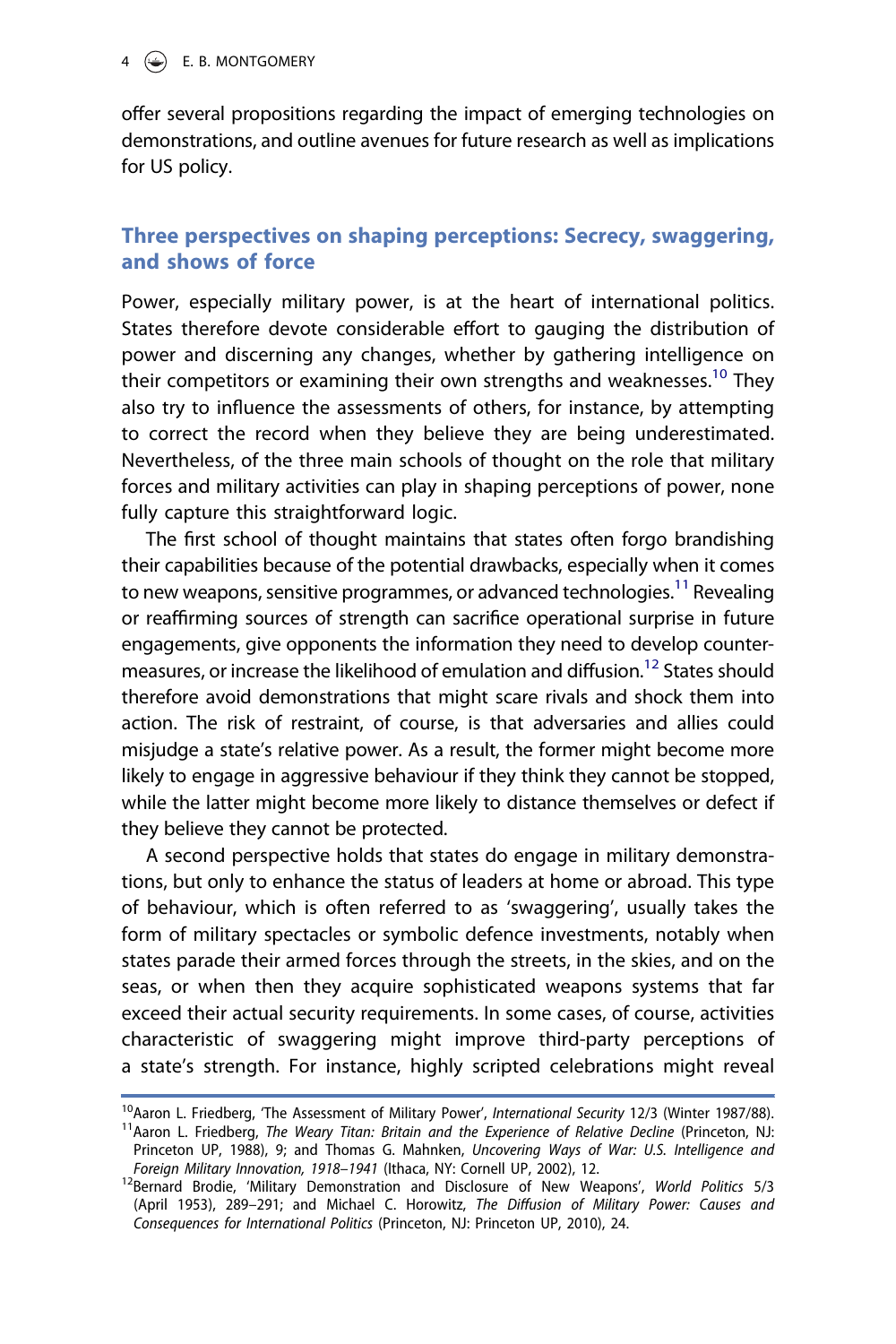new weapons that represent meaningful upgrades in military power. In the case of swaggering, however, these effects would be incidental and unintentional.<sup>13</sup>

The third and most prominent take on military demonstrations highlights their role in defusing tensions, deterring aggression, or compelling a target to alter its behaviour, mainly by increasing the visibility of military assets – i.e., a show of force.<sup>14</sup> Shows of force play a crucial role in the bargaining literature because they can function as costly signals: actions that distinguish actors who will stand firm from those who will back down.<sup>15</sup> According to the bargaining perspective, states have private information about their resolve and relative power, as well as incentives to misrepresent both to get the best deal. Therefore, to achieve their aims without a conflict, strong leaders must find ways to transmit private information about their determination to fight or confidence they would win, for instance, by mobilising their armed forces or placing them in harm's way.

Importantly, although all shows of force are military demonstrations, not all military demonstrations communicate military power. Rather, most shows of force are indicators of interest or resolve. By using armed forces to set in motion events that might spiral out of control, put leaders' reputations on the line, or expend resources that cannot be recovered, states can indicate their desire to stand firm and willingness to absorb costs.<sup>16</sup> Yet these activities do not necessarily provide observers with additional information about the capabilities states possess, how they might be employed, or their true level of effectiveness.<sup>17</sup> Ultimately, like high-profile examples such as the transit of B-52 bombers through Beijing's newly announced East China Sea air defence identification zone in 2013, which indicated that Washington would not restrict its ability to lawfully send military platforms through international airspace, or the 2-week, 1000-mile road march of US armoured vehicles across eastern Europe in 2015, which was intended to display NATO solidary in the wake of Russia's intervention in Ukraine, shows of force are typically used to highlight what a state is willing to do, not what it is able to do.<sup>18</sup>

<sup>13</sup>Robert J. Art, 'To What Ends Military Power?' *International Security* 4/4 (Spring 1980), 11.

<sup>&</sup>lt;sup>14</sup>Gordon A. Craig and Alexander George, *Force and Statecraft: Diplomatic Problems of Our Time*, 3<sup>rd</sup> ed. (New York: Oxford UP, 1995), chap. 15; and Robert J. Art, 'Coercive Diplomacy: What Do We Know?' in Robert J. Art and Patrick M. Cronin (eds), *The United States and Coercive Diplomacy* (Washington, DC: US Institute of Peace Press, 2003).

<sup>15</sup>James D. Fearon, 'Rationalist Explanations for War', *International Organization* 49/3 (Summer 1995). <sup>16</sup>Thomas C. Schelling, *Arms and In*fl*uence* (New Haven: Yale UP, 1966); and James D. Fearon, 'Signaling

Foreign Policy Interests: Tying Hands versus Sinking Costs', *Journal of Con*fl*ict Resolution* 41/1 (February 1997).

 $17$ There are some instances in which shows of force might have these effects, however. See Branislav L. Slantchev, *Military Threats: The Costs of Coercion and the Price of Peace* (New York: Cambridge UP, 2012), 78–80.

<sup>18</sup>Julian E. Barnes and Jeremy Page, 'U.S. Sends B-52s on Mission to Challenge Chinese Claims', *The Wall Street Journal*, 27 November 2013; and John Vandiver, 'Dragoon Ride Will Send US Troops Through Eastern Europe in Show of Support', *Stars and Stripes*, 12 March 2015.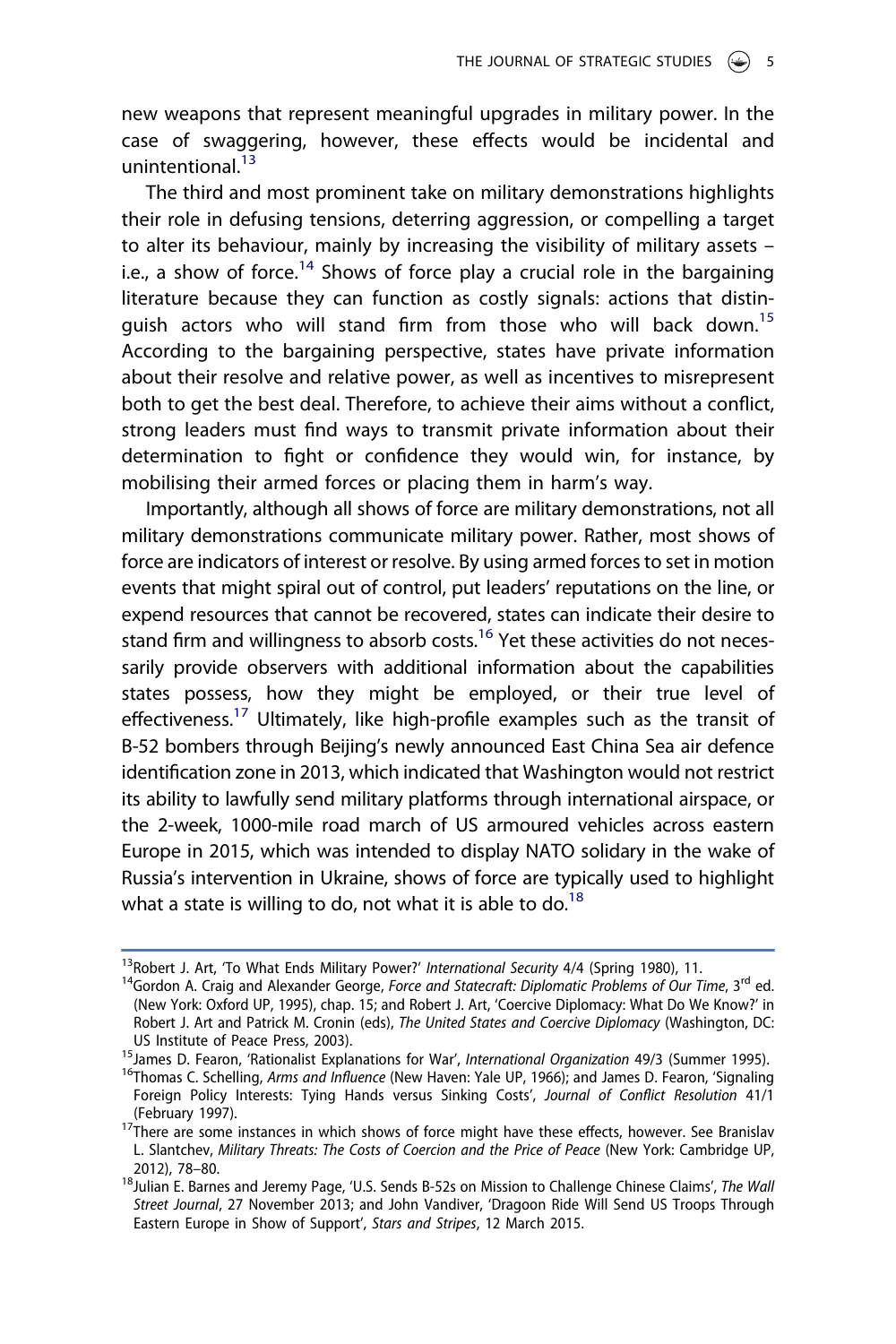# Peacetime competition, military complexity, and capability demonstrations

Why have demonstrations of military strength received so little attention, especially in comparison to demonstrations of interest and resolve? The existing literature suggests that interest and resolve are often more important, and more difficult to communicate, than capabilities. These assumptions reflect a narrow focus on crisis dynamics, however, and a failure to fully appreciate the uncertainties surrounding military power.

For instance, the main goal of most signalling arguments is to explain crisis outcomes, and a crisis is first and foremost an exercise in brinkmanship, especially if one or more actors possesses nuclear weapons. Because of their enormous destructive power, it is the willingness to employ nuclear weapons rather than the damage they would inflict that has always been most in doubt. As Glenn Snyder explained in an early discussion of coercive bargaining in the nuclear era, 'calculations of reciprocal *intent*, and attempts to influence such calculations, are likely to become more important as compared with calculations of relative *capabilities*, and the actual clash of capabilities in war'.<sup>19</sup> Thus, the biggest hurdle that leaders must overcome during a crisis is communicating how much they value the issue in dispute and how much they are prepared to suffer to get what they want.<sup>20</sup> Moreover, even if a state wanted to improve assessments of its military strength under these conditions – whether by introducing a new weapons system, revealing a new application of an existing system, or showing proficiency in the use of known capabilities – there are reasons to doubt the utility of these measures when tensions are high. $21$ 

Although interest and resolve might matter more than capabilities during crises, this calculation can change in peacetime. Specifically, relative power should play a larger role in general deterrence and assurance than it does in immediate deterrence and assurance, mainly because it is more stable and

<sup>19</sup>Glenn H. Snyder, *Deterrence and Defense: Toward a Theory of National Security* (Princeton, NJ: Princeton UP, 1961), 39 (emphasis in original).

<sup>20</sup>Robert Powell, 'Nuclear Brinkmanship, Limited War, and Military Power', *International Organization* 69/3 (Summer 2015), 589; and Vesna Danilovic, 'The Sources of Threat Credibility in Extended Deterrence', *The Journal of Con*fl*ict Resolution* 45/3 (June 2001), 343–344. States can manipulate the balance of power during crises to generate a credible commitment, for example, by mobilising or deploying forces so they are better prepared and positioned to fight, which ties a state's hands by improving its odds of winning a conflict. It is important to note, however, that mobilisation and deployment can negatively impact the balance of power as well. For instance, increasing the readiness level of forces provides opponents with strategic warning and enables them to prepare their defences, while sending forces closer to the scene of a possible conflict and massing them together might make them more vulnerable to attack. On this signalling mechanism, see Jervis, *The Logic of Images*, 226–227; and Branislav L. Slantchev, 'Military Coercion in Interstate Crises', *American Political Science Review* 99/4 (November 2005).

<sup>21</sup>Kevin N. Lewis, *Getting More Deterrence Out of Deliberate Capability Revelation* (Santa Monica, CA: RAND, August 1989), 38. For a counterargument, see Brodie, 'Military Demonstration and Disclosure of New Weapons', 301.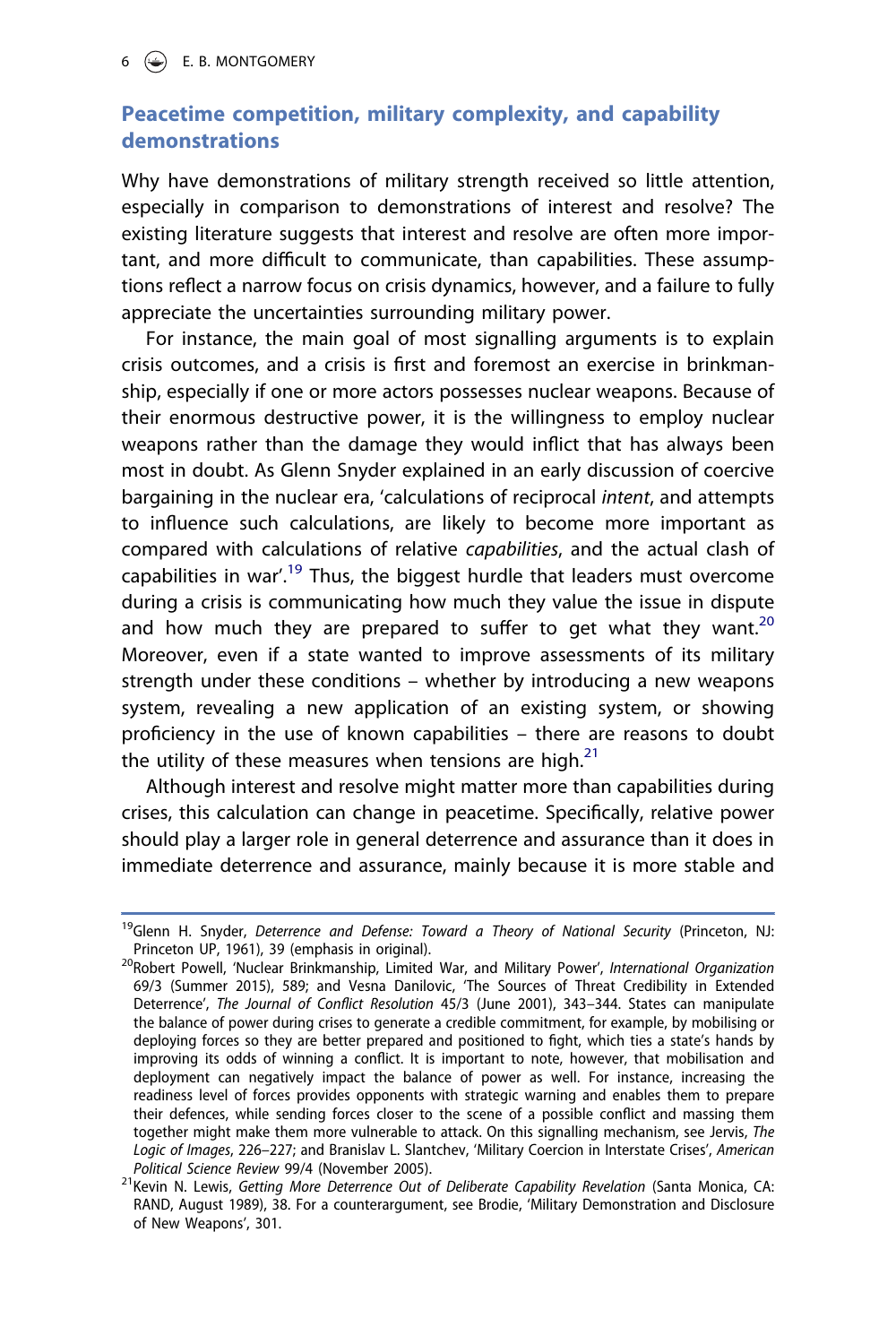more enduring than intentions.<sup>22</sup> Of course, states try to make their commitments appear ironclad through mechanisms such as public statements, private guarantees, arms transfers, high-profile leadership visits, and forward military presence. Nevertheless, intentions can shift rapidly and radically. Capabilities, by comparison, often change slowly and incrementally. As a result, adversaries and allies are likely to have more confidence in a state's ability to uphold its obligations than its willingness to do so.

At the same time, accurate assessments of military power are harder to come by than the bargaining perspective suggests.<sup>23</sup> According to this approach, capabilities are not only less important than interests and resolve, at least during crises, but are also easier to estimate. Although leaders have private information about their state's military strength, that strength is rooted in public information such as the general size, composition, and location of its forces. By contrast, interests and resolve exist almost entirely within the minds of decision-makers, can only be inferred indirectly, and therefore need to be revealed. In reality, however, conventional military power is often ambiguous to observers and, as Richard Harknett has argued, 'highly suspect' in the eyes of potential targets, mainly because it can be influenced by so many different factors. $^{24}$ 

Every aspect of national power is prone to errors of appraisal. Nevertheless, military power has been and remains uniquely challenging to measure, which partially explains why states sometimes dominate opponents that were predicted to put up a serious fight or struggle to defeat adversaries that were not expected to exact a heavy toll.<sup>25</sup> In his classic essay *Problems of Estimating Military Power*, Andrew Marshall observed that 'most attempts to explicitly measure military power are mere tabulations of forces' that offered little insight into 'the actual capabilities of the forces of one country to deal with another'.<sup>26</sup> This critique still has resonance half a century after it was written.

At least in the public domain, assessments of military power frequently rely on variables such as the amount of money that nations spend on defence each year, the number of men and women in their armed forces,

 $^{22}$ On the distinction between general (peacetime) and immediate (crisis) deterrence, see Patrick M. Morgan, *Deterrence: A Conceptual Analysis* (Beverly Hills: Sage, 1983), 30.

<sup>&</sup>lt;sup>23</sup>Geoffrey Blainey, *The Causes of War*, <sup>3rd</sup> ed. (New York: The Free Press, 1988), 114; and Arnold Wolfers, *Discord and Collaboration: Essays on International Politics* (Baltimore, MD: The Johns Hopkins UP, 1962), 113.

<sup>24</sup>Richard J. Harknett, 'The Logic of Conventional Deterrence and the End of the Cold War', *Security Studies* 4/1 (Autumn 1994), 91.

<sup>25</sup>On the complexities of assessing military power and military effectiveness, see Allan R. Millet, *et al*., 'The Effectiveness of Military Organizations', *International Security* 11/1 (Summer 1986), 37–71; Stephen Biddle, *Military Power: Explaining Victory and Defeat in Modern Battle* (Princeton, N.J.: Princeton UP, 2004); and Risa A. Brooks and Elizabeth Stanley (eds), *Creating Military Power: The Sources of Military E*ff*ectiveness* (Stanford, CA: Stanford UP, 2007).

<sup>26</sup>A.W. Marshall, *Problems of Estimating Military Power* (Santa Monica, CA: RAND, 1966), 2.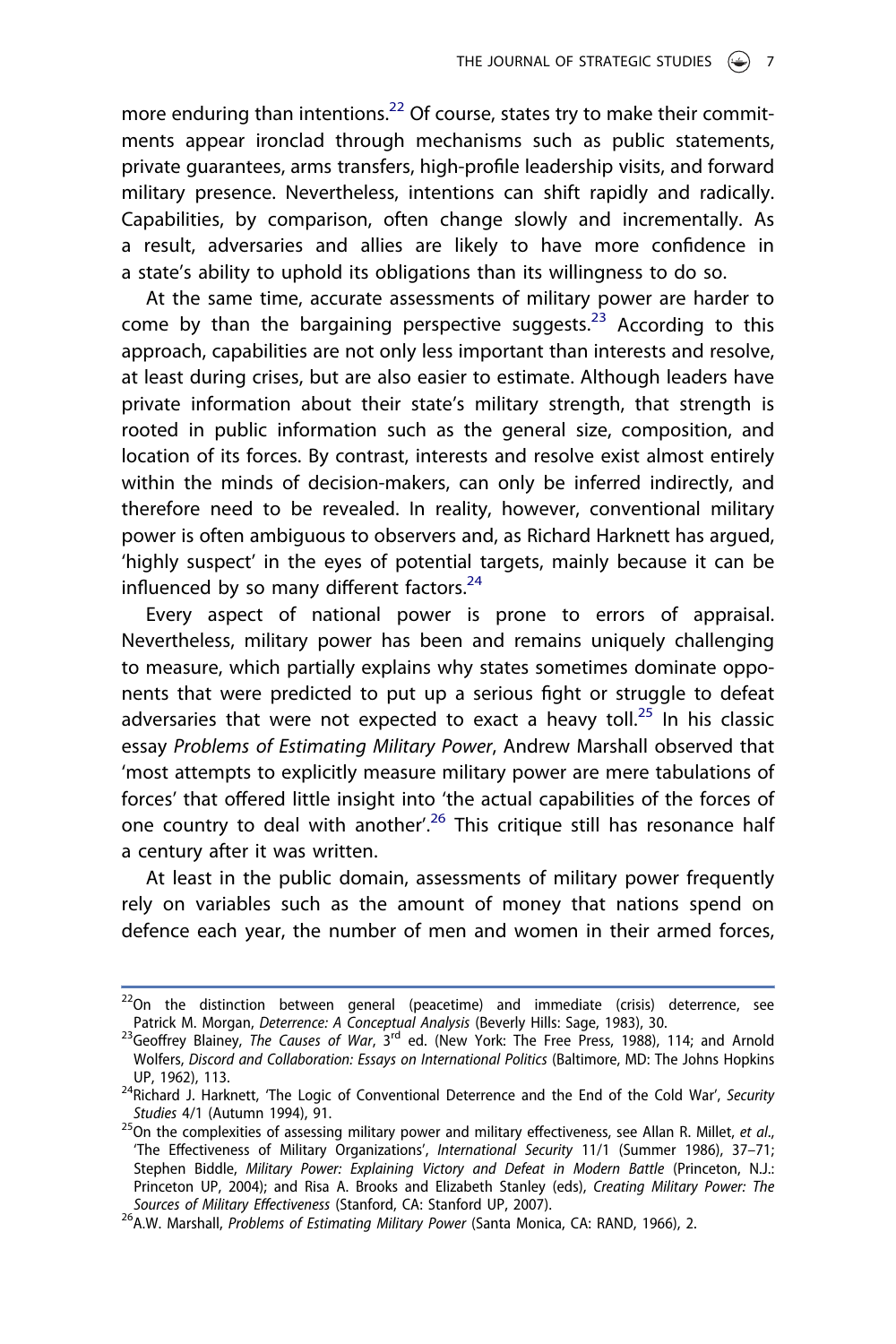## $8 \quad \circledast$  E. B. MONTGOMERY

and how many advanced weapons systems they possess.<sup>27</sup> Yet military power and effectiveness cannot be reduced to a 'tale of the tape'. Although these metrics are hardly irrelevant, defence spending trends and orders of battle are often inadequate for estimating how armed forces will perform in an actual fight.

For instance, other factors intrinsic to a state's armed forces will influence power and effectiveness. This includes the number and type of forces ready to conduct operations with little warning, the amount of time required to mobilise reserves, the quantity and quality of training that personnel receive, the operational guidance that is codified in official doctrine, and the organisational structures that influence how much coordination and collaboration take place between services and among service components. In addition, factors that are unique to specific contingencies, many of which are shaped by geography and politics, are highly relevant. This might include the logistics and sustainment requirements for deploying and deployed forces, the size and terrain of a theatre, and the level of support that allies provide. Lastly, military strength (especially conventional military strength) is inherently relative: it depends on the forces that an adversary can bring to bear and how well those forces operate given the factors listed above. Collectively, these considerations make military power and effectiveness difficult to assess in advance of a conflict.

# Mechanisms for demonstrating military power

Given the significance of military capabilities for deterrence and assurance, as well as the challenges of estimating them accurately, states often have incentives to signal their strength. $^{28}$  What measures might they take to do so? The answer to this question is not as obvious as it might seem because efforts to *create* military power – for instance, by increasing defence spending, expanding force structure, developing new weapons, or devising new operational concepts – do not automatically *communicate* military power. States still need to reveal whether and how these inputs enhance outputs such as their readiness to fight, the strategic and operational mobility of their forces, the lethality of those forces against different types of targets, and their resilience to different forms of attack, among other relevant attributes. Of course, efforts to signal strength might go unnoticed by observers that are simply distracted or suffer from biases that negatively influence their ability to process information accurately. Nevertheless,

<sup>27</sup>Mahnken, *Uncovering Ways of War*, p. 177.

<sup>&</sup>lt;sup>28</sup>On the related question of when states opt to reveal new capabilities, see Robert Axelrod, 'The Rational Timing of Surprise', *World Politics* 31/2 (January 1979).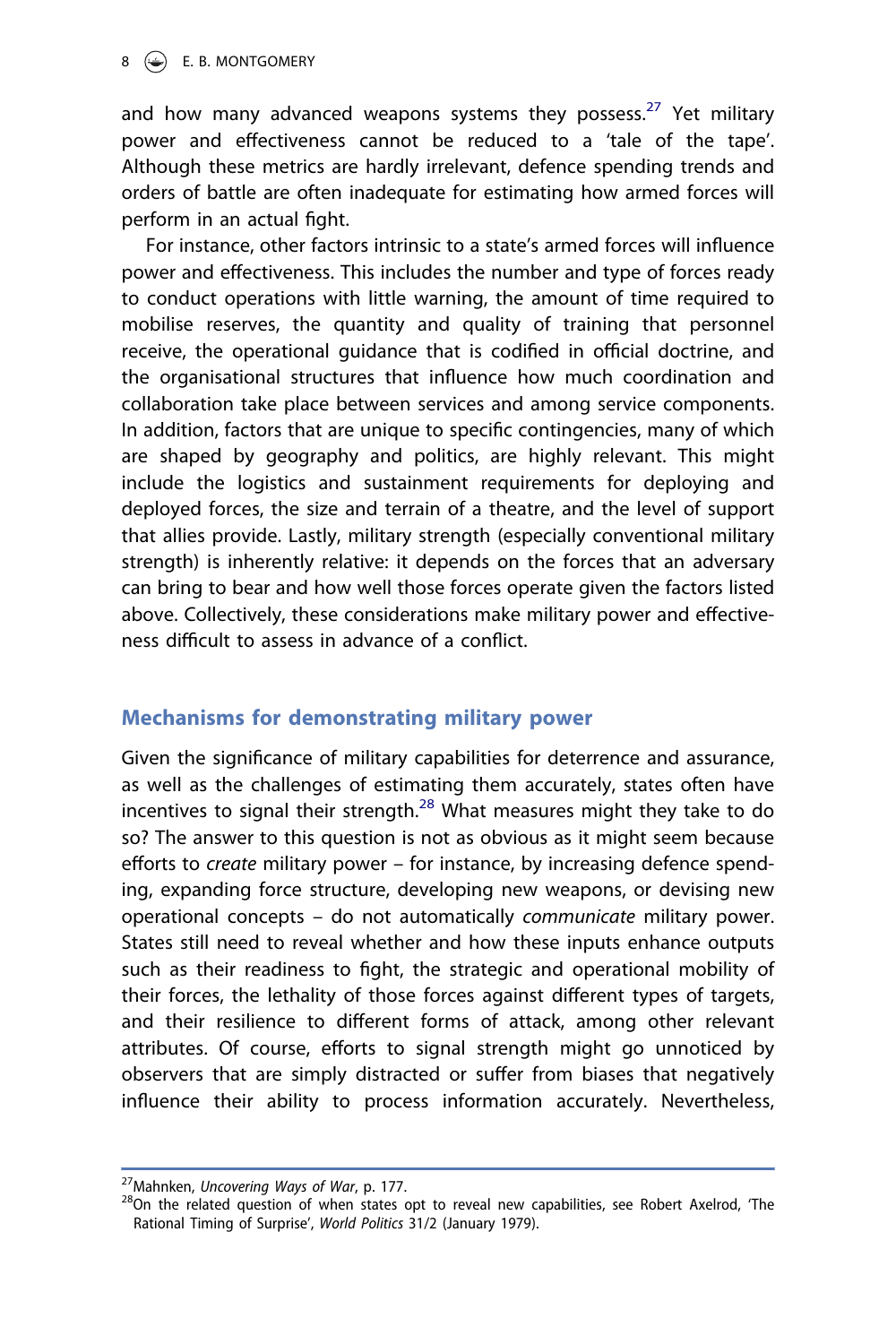I outline five demonstration mechanisms that can be used to make military power and effectiveness more evident.<sup>29</sup>

The first mechanism, *employment*, refers to the use of military capabilities in combat or non-combat operations, which is the most unambiguous type of demonstration. In general, any real-world use of military units will communicate information about their strengths and weaknesses, sometimes with far-reaching consequences. For instance, during the 1991 Persian Gulf War, the United States fully introduced many systems that it had been developing to compete with the Soviet Union, such as stealthy strike aircraft and new airborne surveillance platforms, which contributed to a surprisingly easy victory over Iraq. Although this demonstration of power might not have been deliberate, it still had an enormous impact on observers, especially Russia and China, both of which raised their estimates of US capabilities and reexamined their own forces as a result.<sup>30</sup>

A state could, therefore, deliberately employ its military to highlight select capabilities. This need not entail a decision to use force.<sup>31</sup> Once that decision has been made, however, the goal of enhancing deterrence and assurance vis-à-vis third-parties could influence how force is used, just as Caesar's decision to cross the Rhine by bridge rather than with boats was shaped by signalling considerations. For instance, historians continue to debate whether intimidating the Soviet Union was a contributing factor in the US decision to employ nuclear weapons against Japan in 1945. More recently, the US invasion plan for the 2003 Iraq War was influenced by a desire to reveal how quickly a small but sophisticated military could dispatch a much larger opponent.<sup>32</sup> And today, Russia's operations in and around Syria have been interpreted by the US intelligence community 'as a showcase for its military modernization program and advanced conventional weapons systems, including employing systems from outside of Syrian territory to demonstrate its power projection capacity'.<sup>33</sup>

A second mechanism, *exercises*, refers to training manoeuvres that simulate combat or non-combat operations. $34$  These activities are often a valuable way to improve the effectiveness of a state's armed forces and

 $29$ Although these mechanisms are distinct, they can be undertaken simultaneously, such as when technological experiments are embedded within operational exercises.

<sup>30</sup>Stuart Kaufman, 'Lessons from the 1991 Gulf War and Russian Military Doctrine', *The Journal of Slavic Military Studies* 6/3 (September 1993); and Dean Cheng, 'Chinese Lessons from the Gulf Wars', in Andrew Scobell, David Lai, and Roy Kamphausen (eds), *Chinese Lessons from Other Peoples*' *Wars* (Carlisle, PA: Strategic Studies Institute, 2011).

<sup>&</sup>lt;sup>31</sup> Fearon, 'Rationalist Explanations for War', 400-401.

<sup>32</sup>Michael R. Gordon and Bernard E. Trainor, *Cobra II: The Inside Story of the Invasion and Occupation of Iraq* (New York: Pantheon Books, 2006).

<sup>33</sup>Defense Intelligence Agency, *Russia Military Power: Building a Military to Support Great Power Aspirations* (Washington, DC: Department of Defense, 2017), 43–44.

<sup>&</sup>lt;sup>34</sup>The following discussion focuses on field and fleet exercises rather than command post exercises. Because the former are far more visible to observers they are likely to be more useful as signalling tools. Nevertheless, the latter could also be used to showcase command-and-control arrangements and highlight the proficiency of operational staff at various echelons.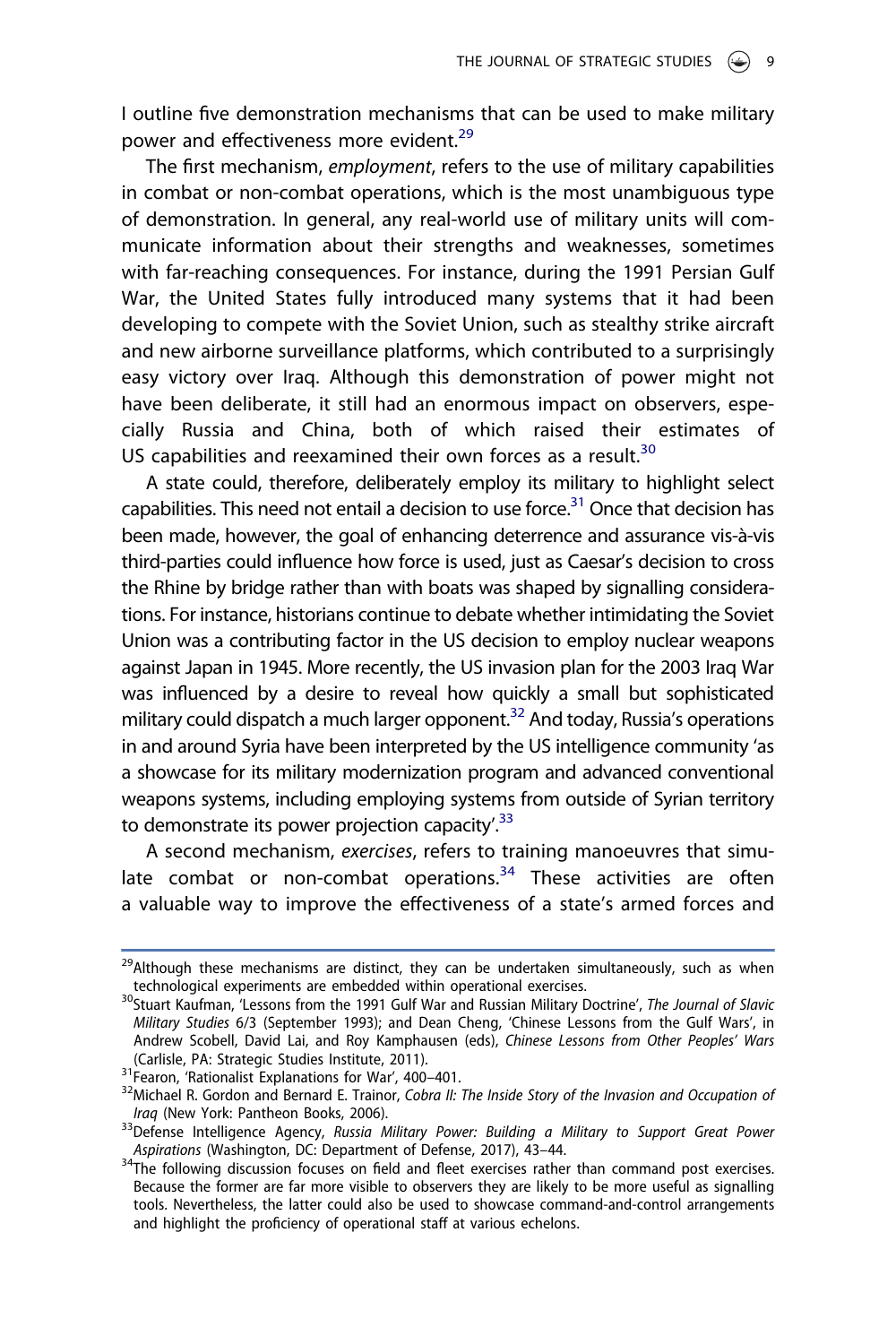a visible means of conveying that effectiveness to observers, although they can also burden military units by increasing their operational tempo and, in some cases, might be mistaken as a cover for initiating conflict. The United States, for instance, holds a variety recurring, large-scale, joint and combined training events, such as Red Flag in the skies over Nevada and Alaska, as well as Malabar alongside Japan, India, and others. Likewise, Russia-watchers pay close attention to Moscow's Zapad and Vostok exercises to gain insights into the proficiency of its forces and their preferred methods of operating.

One of the most significant examples of using exercises to deter and assure was the US Army's REFORGER series (along with the US Air Force's associated CRESTED CAP series), which began in 1969 and continued into the early 1990s.<sup>35</sup> In response to the demands of the Vietnam War and burden-sharing debates within NATO, the United States opted to withdraw a pair of brigades and dozens of combat aircraft from West Germany as a cost-saving measure. These forces returned to the continental United States on the conditions that they would remain committed to the defence of Europe and would redeploy to West Germany each year, where they would integrate with forward-based components of their parent units, marry up with prepositioned equipment sets, and conduct training manoeuvres. In this case, the goal was to deter the Soviet Union and assure NATO allies by demonstrating Washington's capability for rapid transatlantic reinforcement to blunt a Warsaw Pact offensive.<sup>36</sup> For similar reasons, some commentators have suggested implementing future REFORGER-like exercises in the Western Pacific as a response to China's rise.<sup>37</sup>

The third mechanism, *experiments*, includes exploratory trials of emerging capabilities or current capabilities applied in new ways. Given the relatively small-scale and tentative nature of most experiments, they can be a useful method of revealing advances that are not yet and might never become fully operational, along with innovative applications of legacy systems that are not certain to be widely adopted.<sup>38</sup> The United States, for example, has experimented recently with a variety of new technologies, including autonomous, carrier-based unmanned aircraft as well as small, swarming, 3D printed aerial drones.<sup>39</sup> It has also investigated new ways of posturing

<sup>35</sup>Edward J. Drea, *Secretaries of Defense Historical Series Vol VI: McNamara, Cli*ff*ord, and the Burdens of Vietnam, 1965*–*1969* (Washington, DC: Office of the Secretary of Defense Historical Office, 2011), chap. 15; and Walter S. Poole, *History of the Joint Chiefs of Sta*ff*: The Joint Chiefs of Sta*ff *and National Policy, 1965*–*1968* (Washington, DC: Office of Joint History, 2012), chap. 6.

<sup>&</sup>lt;sup>36</sup>Robert D. Blackwill and Jeffrey W. Legro, 'Constraining Ground Force Exercises of NATO and the Warsaw Pact', *International Security* 14/3 (Winter 1989/90), 69–71.

<sup>37</sup>Eric Sayers, '15 Big Ideas to Operationalize America's Indo-Pacific Strategy', *War on the Rocks*, 6 April 2018, https://warontherocks.com/2018/04/15-big-ideas-to-operationalize-americas-indopacific-strategy/.

<sup>38</sup>Mahnken, *Uncovering Ways of War*, 171–172.

<sup>39</sup>Sam LaGrone, 'Navy Makes History with Unmanned Carrier Launch', *USNI News*, 14 May 2013; Rebecca Grant, 'Airpower against Ships', *Air Force Magazine* (June 2015); and Aaron Mehta, 'Pentagon Launches 103 Unit Drone Swarm', *Defense News*, 10 January 2017.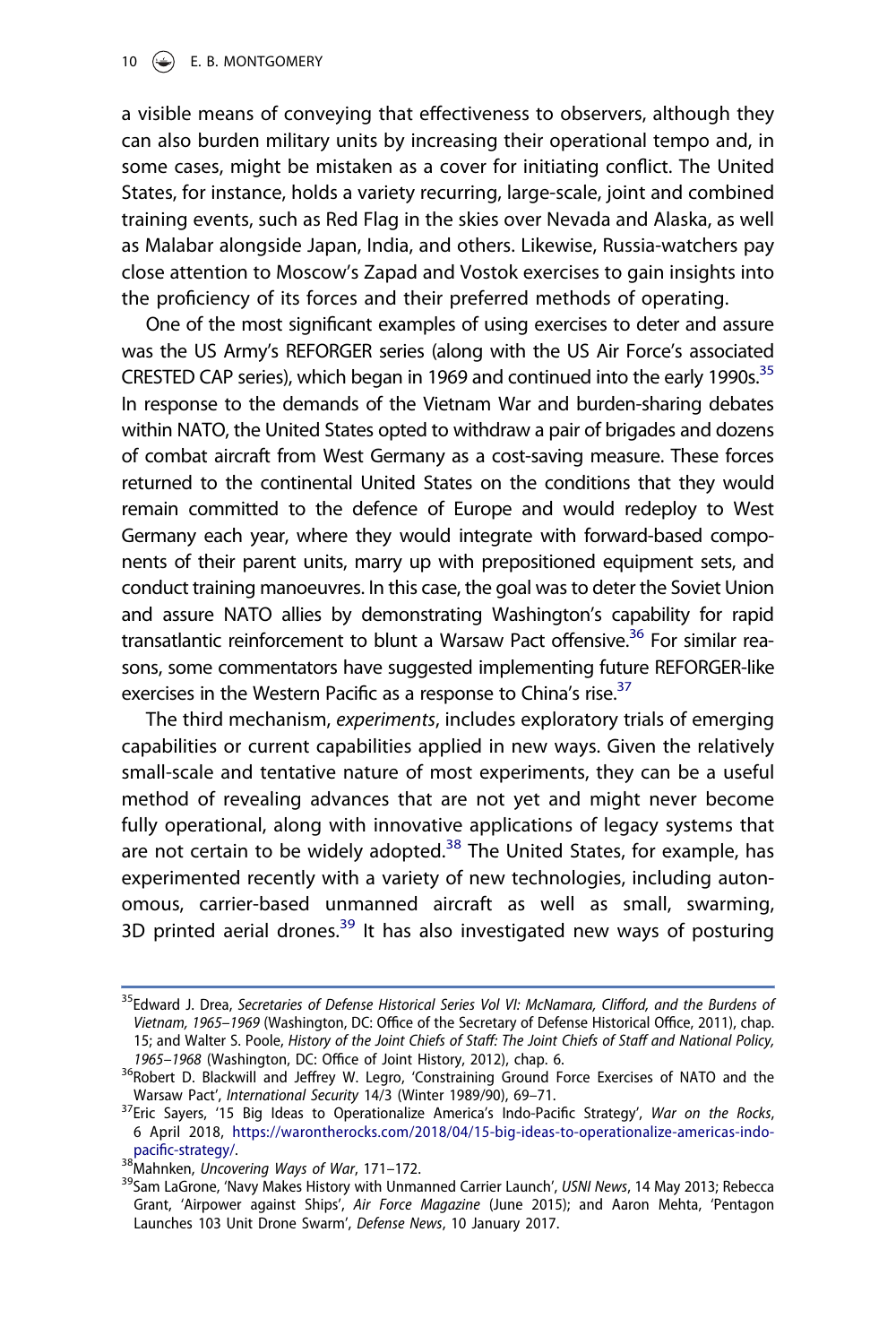and deploying its forces to enhance their responsiveness, survivability, and unpredictability, such as sending a handful of F-22 combat aircraft, along with organic refuelling and maintenance support, to major bases as well as austere operating locations.<sup>40</sup>

A notable historical example comes from the Defense Advanced Research Project Agency (DARPA) Assault Breaker programme, which began in 1977 and achieved a breakthrough during a live-fire event in 1982.<sup>41</sup> The objective of this programme was to leverage advances in computer processing to develop a new generation of sensors, submunitions, and delivery systems that would enable the United States to locate and destroy rear-echelon Soviet armoured forces before they reached the forward-edge of the battle area along the inner-German border. The 1982 experiment, which took place at the White Sands Missile Test Range, appeared to confirm the feasibility of using ground-moving target indicator radars and terminally guided submunitions to conduct simultaneous, accurate strikes against multiple targets. It also fuelled Moscow's concerns that the United States enjoyed a significant lead in an emerging military-technical revolution that its theorists had predicted years earlier.<sup>42</sup> Given Assault Breaker's apparent success, contemporary policymakers have pointed to it as a model to emulate. According to then-Deputy Secretary of Defense Robert Work, the United States should aim to conduct an updated version of the experiment, dubbed 'Raid Breaker,' to demonstrate a capability to withstand salvos of quided munitions.<sup>43</sup>

A fourth mechanism, *examinations*, refers to tests of existing capabilities, either to ensure that older systems remain viable or to assess how newer systems are progressing in their development. The former often attracts little notice because it entails routine events with legacy forces. Nevertheless, its importance should not be discounted, especially when it comes to systems that are not employed regularly. For instance, each year the United States conducts flight tests of its Minuteman III intercontinental ballistic missile (ICBM) and Trident II D-5 submarinelaunched ballistic missile. Because these ageing weapons have never been employed in combat, regular tests are promoted as a means of reaffirming the 'operational credibility' of Washington's strategic nuclear

<sup>&</sup>lt;sup>40</sup>On the US Air Force's Agile Combat Employment initiative (which began under the moniker 'rapid raptor') see Amy McCullough, 'Ace in the Hole', *Air Force Magazine* (May 2017).

<sup>41</sup>Barry C. Watts, *Six Decades of Guided Munitions and Battle Networks: Progress and Prospects* (Washington, DC: Center for Strategic and Budgetary Assessments, 2007), 28–31; and Edward C. Keefer, *Secretaries of Defense Historical Series, Vol. IX: Harold Brown: O*ff*setting the Soviet Military Challenge, 1977*–*1981* (Washington, DC: Office of the Secretary of Defense Historical Office, 2017), 586–590.

<sup>42</sup>Office of Technology Assessment, *New Technology for NATO: Implementing Follow-On Forces Attack* (June 1987), chap. 7.

<sup>43</sup>Sydney J. Freedberg Jr., 'Work Elevates Electronic Warfare, Eye on Missile Defense', *Breaking Defense*, 17 March 2015, https://breakingdefense.com/2015/03/raid-breaker-work-elevates-electronic-warfareeye-on-missile-defense/.icb.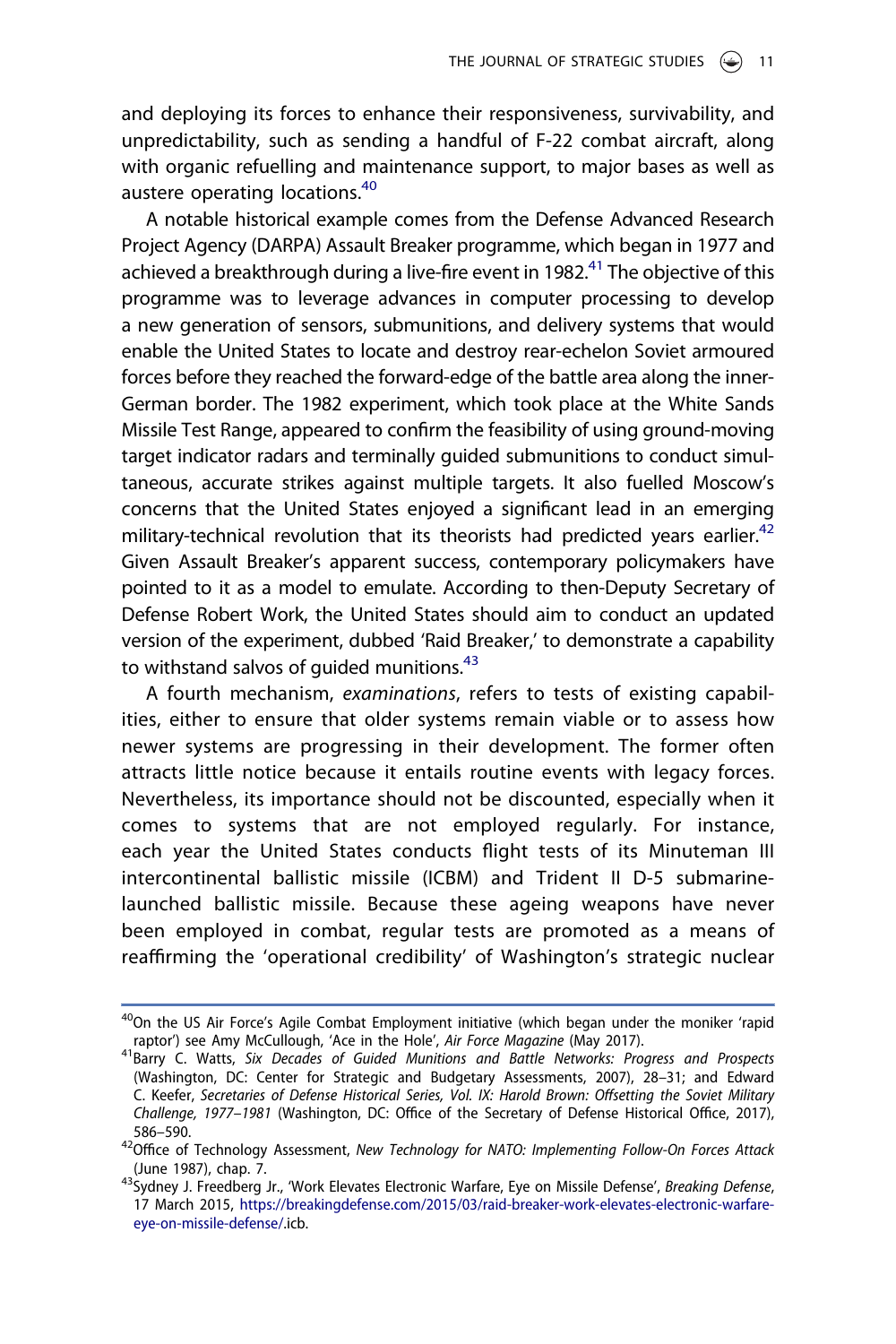deterrent.<sup>44</sup> The latter is likely to receive more attention, especially when it entails the test of an expensive, controversial, or otherwise high-profile new capability. In March 2019, for example, the US Missile Defense Agency (MDA) conducted the first salvo test of the Ground-based Midcourse Interceptor (GBI), successfully using a pair of GBIs to destroy a notional ICBM. According to MDA's director, the 'test demonstrates that we have a capable, credible deterrent against a very real threat'.<sup>45</sup>

A final mechanism is the use of *exhibitions*: the deliberate release of information about key military capabilities. This type of demonstration is typically associated with symbolic and highly publicised events such as national parades, which are used by nations such as North Korea, China, Russia, and others to reveal capabilities to the world. Recently, for example, Pyongyang displayed a new short-range ballistic missile during a celebration of the regime's 70th anniversary; China showcased an improved version of its DF-31 road-mobile ICBM during the 90th anniversary of the People's Liberation Army; and Russia used its 2018 Victory Day parade to confirm earlier claims that it was developing an air-launched hypersonic missile.<sup>46</sup> Nevertheless, exhibitions can come in a variety of forms, including other types of public events, sanctioned press reports, and even images or announcements posted to social media platforms.

# Emerging technologies and military demonstrations

Although states have incentives to advertise their strengths and many options for doing so, the relevance, purpose, and character of capability demonstrations can be influenced by exogenous factors. This includes major geopolitical shifts, which create or expand gaps between actual and perceived distributions of power, as well as technological changes, which can have similar effects.<sup>47</sup> Despite recurring debates over technology's influence on military performance and combat outcomes, there is no dispute that it is a critical element of national power.<sup>48</sup> In peacetime, the ability to develop,

<sup>&</sup>lt;sup>44</sup>Gen Robin Rand, 'FY19 Posture for Department of Defense Nuclear Forces', Presentation to the Senate Armed Services Committee – Strategic Forces Subcommittee, 11 April 2018, 5, https://www.armedservices.senate.gov/imo/media/doc/Rand\_04-11-18.pdf.

<sup>45</sup>Lt Gen Samuel A. Greaves, quoted in MDA News Release, 'Homeland Missile Defense System Successfully Intercepts ICBM Target', 25 March 2018, https://www.mda.mil/news/19news0003.html.

<sup>46</sup>Hyonhee Shin, 'North Korea Stages Show of Force with New Missiles During Parade', *Reuters*, 9 February 2018; Michael S. Chase, 'PLA Rocket Force Modernization and China's Military Reforms', Testimony to the U.S. – China Economic and Security Review Commission, 15 February 2018, 5; and Matthew Bodner, 'Russia's Hypersonic Missile Debuts Alongside New Military Tech at Parade', *Defense News*, 9 May 2018.

<sup>47</sup>Robert Gilpin, *War and Change in World Politics* (New York: Cambridge UP, 1981), 32–33.

<sup>48</sup>Ashley J. Tellis, *et al., Measuring National Power in the Postindustrial Age* (Santa Monica, CA: RAND, 2000). On the influence of military technology, see Biddle, *Military Power*; Keir A. Lieber, *War and the Engineers: The Primacy of Politics over Technology* (Ithaca, NY: Cornell UP, 2005); Thomas G. Mahnken, *Technology and the American Way of War since 1945* (New York: Columbia UP, 2008); and David W. Kearn, Jr., *Great Power Security Cooperation: Arms Control and the Challenge of Technological Change* (Lanham, MD: Lexington Books, 2015).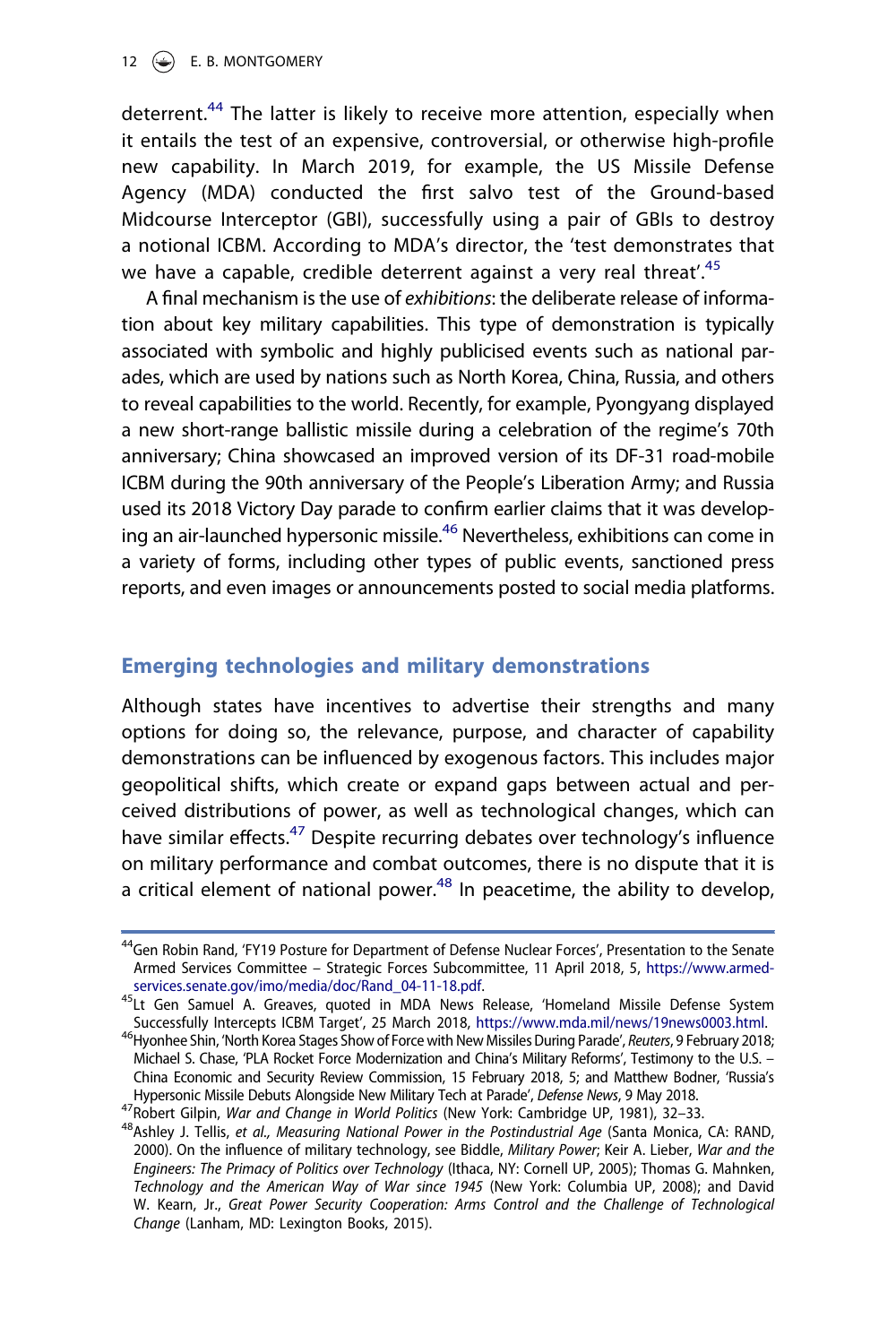integrate, and exploit new advances is one of the primary ways that a state can stay ahead of its rivals or close the gap with stronger competitors. The extent to which emerging technologies enhance military power depends on considerations that are difficult to predict, however, such as how much and how fast they mature, bureaucratic and normative constraints on their use, and whether they supplement existing capabilities and modify legacy styles of warfare or generate new weapons systems and spur the creation of novel warfighting concepts.<sup>49</sup> Thus, the introduction of emerging technologies  $$ especially those that are unproven but have great promise – can be a significant source of uncertainty. Under these conditions, demonstrations should have added utility for states that want to leverage their accomplishments or avoid an image of falling behind.

In addition, emerging technologies have three distinct effects on this form of signalling. First, they can open new avenues for imposing costs on adversaries rather than just deterring them, and demonstrations have an important role to play in these efforts. Cost imposition involves complicating an opponent's peacetime defence planning and spending decisions through various means of distraction, misdirection, and unpredictability, with the ultimate goal of reducing the attention and resources it can devote to its most threatening investments and lines of effort.<sup>50</sup> Towards this end. demonstrations can help to create functional and geographic dilemmas for rivals – for instance, by multiplying the types of capabilities they need to defend against and the number of locations they need to protect.

Cost-imposing measures can be particularly attractive to states that have an edge in new technologies because they raise the prospect of obsolescing adversary capabilities or inducing opponents to pursue expensive options that are beyond their reach. In the early 20th century, for example, when the speed, protection, and firepower of capital ships were improving at a quick pace, Great Britain's First Sea Lord, Admiral Jackie Fisher, advocated an approach he referred to as 'plunging' to help London retain its command of the seas against increasingly capable maritime competitors. This would have entailed well-timed demonstrations of new ship designs that outclassed those of rivals and, in theory, severely disrupted their construction programmes.<sup>51</sup> Similarly, the early development and eventual revelation of all-aspect, broad-band stealth during the 1970s was expected to channel Soviet investments towards countermeasures that did not pose a significant threat to the United States and its allies, while research into new anti-

<sup>49</sup>Michael C. Horowitz, *The Di*ff*usion of Military Power: Causes and Consequences for International Politics* (Princeton, NJ: Princeton UP, 2010), 24.

<sup>50</sup>Thomas G. Mahnken, 'Thinking about Competitive Strategies', in Mahnken (ed), *Competitive Strategies for the 21st Century: Theory, History, and Practice* (Stanford, CA: Stanford UP, 2012).

<sup>51</sup>Nicholas A. Lambert, *Sir John Fisher*'*s Naval Revolution* (Columbia, SC: University of South Carolina Press, 1999), 246. See also Leo J. Blanken and Jason J. Lepore, 'Slowing Down to Keep the Lead in Military Technology', *Defence and Peace Economics* 22/3 (2011).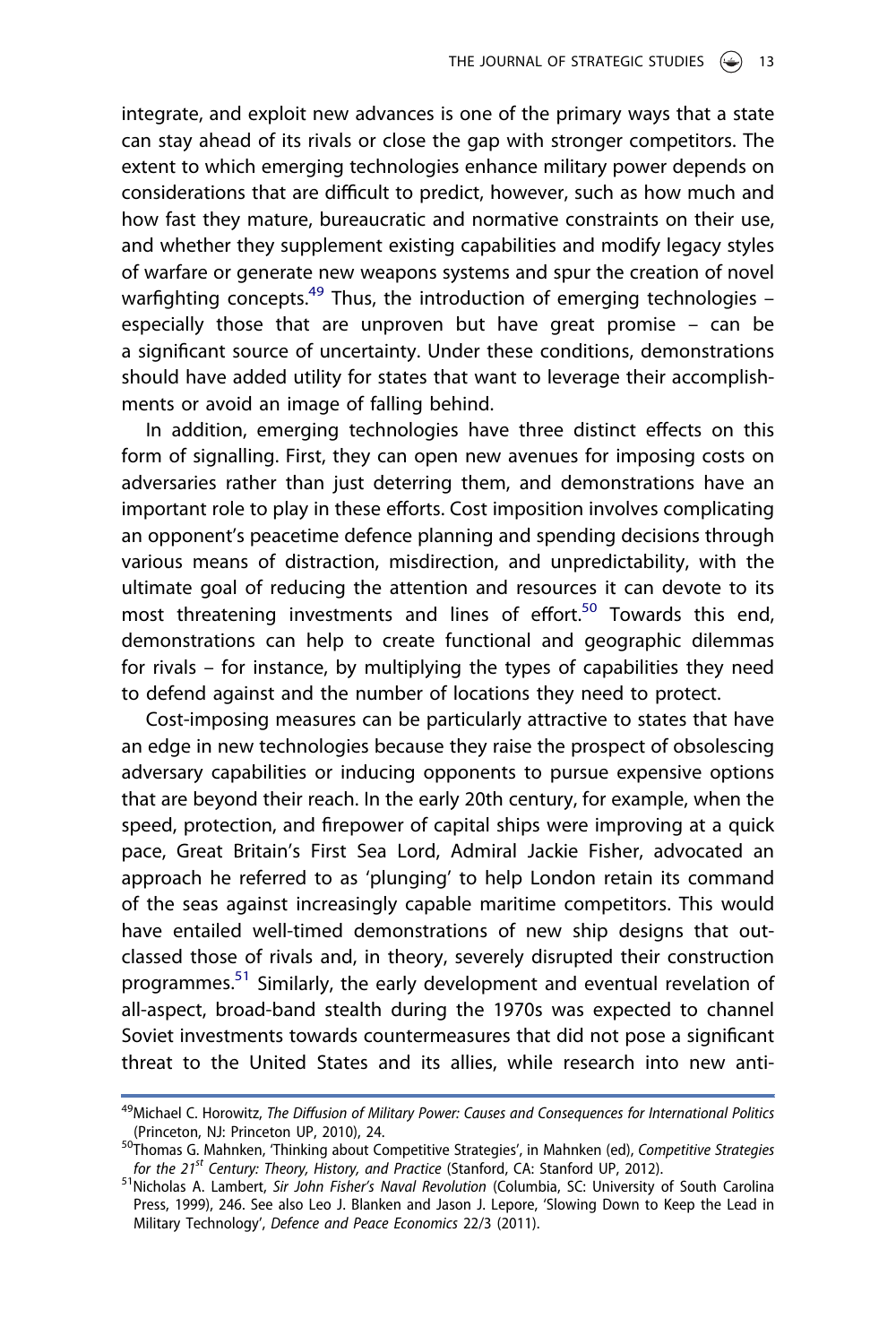ballistic missile systems during the 1980s was driven in part by the calculation that Moscow could not afford to keep pace with the West. $52$ 

Second, emerging technologies also create different audiences for demonstrations. Specifically, some demonstrations might be geared towards domestic rather than foreign observers – not to enhance national prestige, as in the case of swaggering, but to address internal resistance to new capabilities. Military organisations are often reluctant to adopt alternative ways of doing business that clash with existing modes of operating, endanger the position of influential warfighting communities, and impose substantial adjustment or opportunity costs. $53$  At times, therefore, demonstrations can help to overcome these barriers and increase the likelihood that emerging technologies will be embraced.

During the interwar period, for instance, airpower advocate Billy Mitchell's experimental use of bombers to sink battleships defied the predictions of sceptics, highlighted the utility of land-based aircraft for coastal defence, and helped convince a reluctant US Navy to investigate carrier aviation.<sup>54</sup> Likewise, during the late Cold War, a clever demonstration by the Global Positioning System (GPS) programme manager – taking off from and returning to the same location in a helicopter with blacked-out windows that impeded visual flight – converted a key US official into an advocate for space-based precision navigation and timing.<sup>55</sup> As these examples suggest, proponents of innovation within a bureaucracy can use demonstrations to reveal the feasibility of new approaches and press the case for change, either by convincing their colleagues with a compelling proof of concept or marshalling public and political support.

Third, because emerging technologies are often early in their development and closely guarded by the states attempting to leverage them, they can heighten two risks associated with capability demonstrations: the risk of failure and the risk of disclosure. For instance, one downside of demonstrations is that they might not succeed, which can lead observers to conclude that a state is weaker than they had previously thought.<sup>56</sup> Another danger is that demonstrations might share too much information with adversaries, who can then emulate or compensate more easily. Managing these risks can

<sup>52</sup>Hal Brands, *Making the Unipolar Moment: U.S. Foreign Policy and the Rise of the Post-Cold War Order* (Ithaca, NY: Cornell UP, 2016), 76–79.

<sup>53</sup>Stephen Peter Rosen, *Winning the Next War: Innovation and the Modern Military* (Ithaca, NY: Cornell UP, 1994).

<sup>54</sup>John T. Correll, 'Billy Mitchell and the Battleships', *Air Force Magazine* (June 2008); and Roger G. Miller, *Billy Mitchell:* '*Stormy Petrel of the Air*' (Washington, DC: Office of Air Force History, 2004).

<sup>55</sup>William J. Perry, *My Journey at the Nuclear Brink* (Stanford, CA: Stanford UP, 2015), 40–41.

<sup>&</sup>lt;sup>56</sup>The negative impact of unsuccessful demonstrations should depend on observers' prior beliefs, however. For instance, if a weak state with limited technological sophistication tries but fails to demonstrate a new capability, that outcome might not undermine existing assessments of its strength and could still lead observers to raise their estimations, especially if some progress were revealed by a failed demonstration.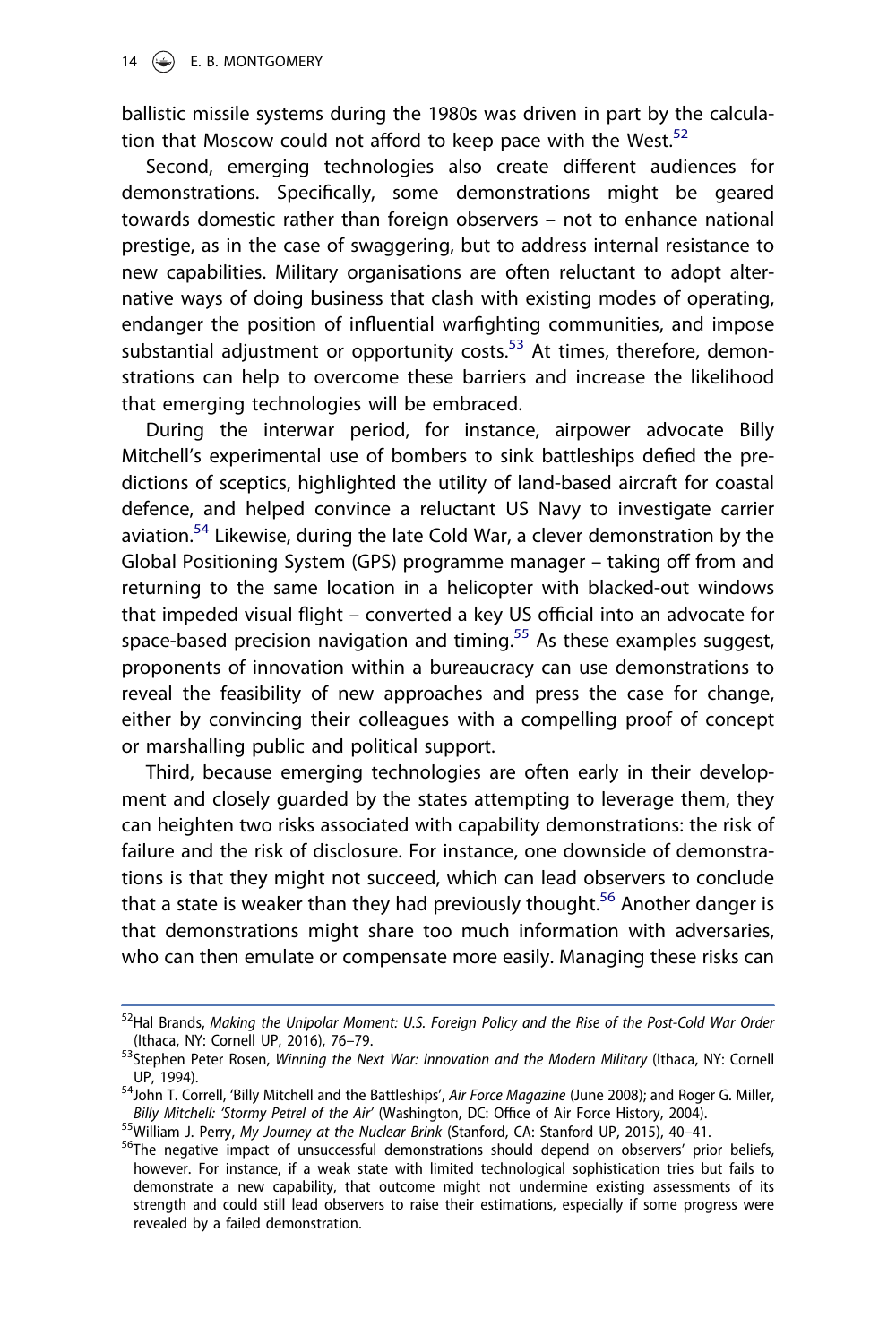influence the mechanisms that states choose when they want to advertise their strengths.

If a state hopes to highlight the potential of emerging technologies or its progress in operationalising them, but also wants to avoid these counterproductive outcomes, then it should place less emphasis on some demonstration mechanisms, such as exercises, and more emphasis on others, such as experiments and exhibitions. Exercises, for example, are often large-scale, high-profile events. Consequently, there is a greater likelihood that shortcomings will be revealed or that the use of new technologies will be so tightly constrained to avoid public failure that the signalling value of the activity is diminished. Experiments, by contrast, are usually smaller-scale efforts that receive less attention, unless they are deliberately promoted. Moreover, failure is a less detrimental outcome because it is widely understood to be part of the innovation process. As for exhibitions, they can be characterised by subtlety rather than spectacle, and therefore can allow a state to demonstrate capabilities without divulging too much. Consider the B-2 stealth bomber. The US government began developing the technology for reduced signature aircraft in the 1970s, publicly announced a breakthrough in 1980, then carefully controlled information on its stealth programmes for the remainder of the decade. It was not until 1988 that the B-2 platform was officially introduced to the world (even though its existence was widely known) in a carefully choreographed press event. $57$ 

Almost any major technological change can impact demonstrations in the preceding ways. Nevertheless, some contemporary technologies pose added dilemmas when it comes to communicating military strength. Although the lines that divide them are blurred in the information age, virtual technologies that enhance power via the collection, analysis, and application of data should be more challenging to reveal than physical technologies that enhance power through advances in areas such as energetics, structural design, and material sciences. Specifically, capabilities that rely on the former suffer from what I refer to as observability problems, which come in at least two variants.<sup>58</sup>

The first and most obvious observability problem obtains when the *existence* of certain capabilities cannot be known with confidence until after they have been used and their effects have become apparent. Consider the case of offensive cyber weapons. The tools of computer network attack are software-based rather than hardware-based; they are risky

<sup>57</sup>George C. Wilson, ''Stealth' Alters Military Balance, Brown Asserts', *Washington Post*, 23 August 1980; and George C. Wilson, 'Air Force Unveils the B-2, its Radar-Evading Stealth Bomber', *Washington Post*, 23 November 1988.

 $58$ In addition to virtual technologies, these observability problems could also apply to military innovations in cognitive science and human performance enhancement, which would not be easily visible to observers.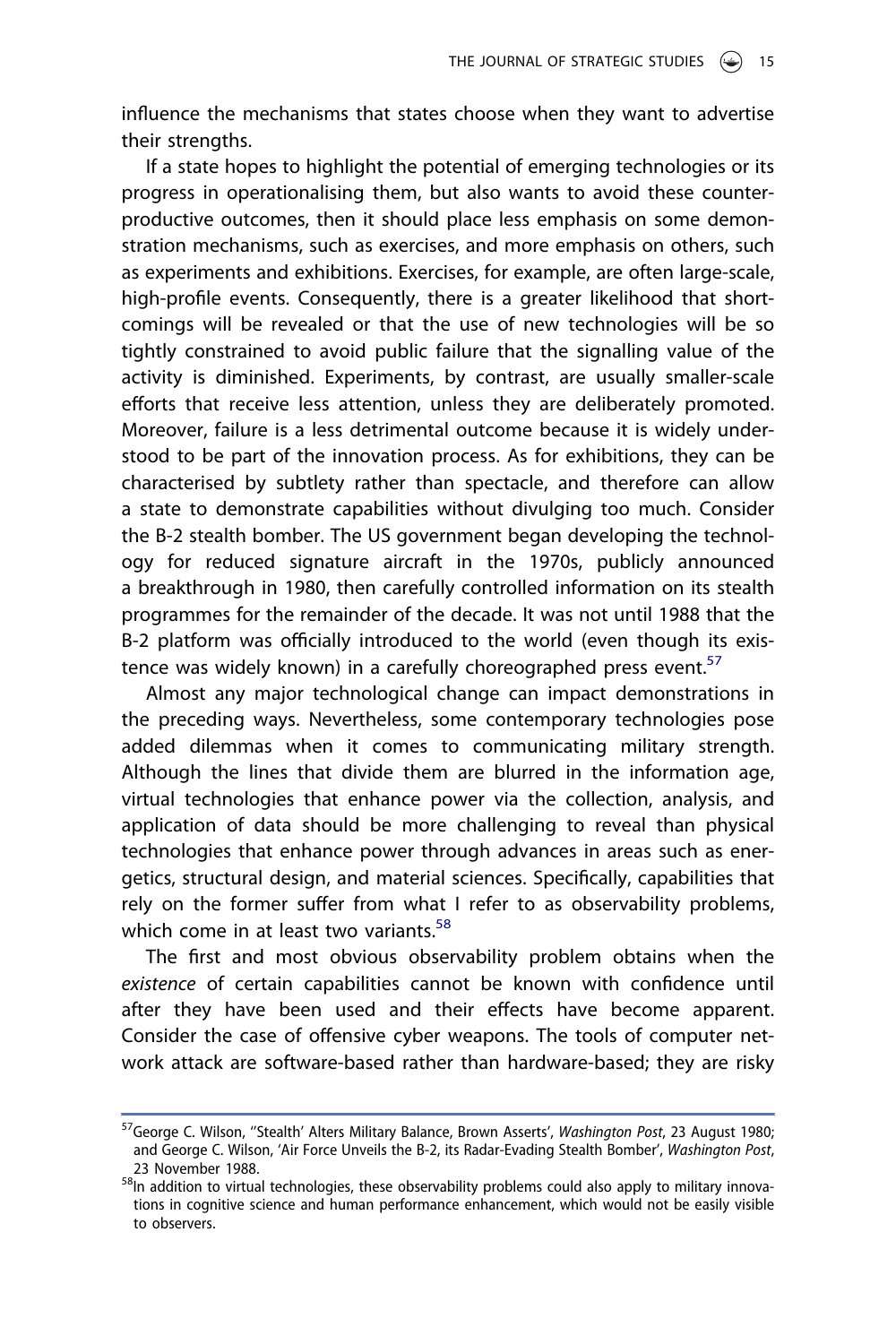#### 16  $\circledast$  E. B. MONTGOMERY

to advertise in advance because they exploit flaws in target systems that can be remedied once identified; and they can be difficult to attribute after the fact absent a claim of responsibility.<sup>59</sup> Thus, it is challenging to determine what capabilities states actually possess and how effective they might be, even if the consequences of their use would eventually become known in many cases. Demonstrating proficiency in offensive cyber warfare for its coercive value might therefore require the most conspicuous form of signalling: employment. $60$  For instance, states might look for opportunities to conduct attacks in scenarios where the effects would be obvious, the perishability of cyber tools would not be an overwhelming concern, and deniability would not be necessary or possible. This could include cyber operations to disrupt information systems during conflicts against weaker states – an approach that Russia appears to have adopted in the recent past.<sup>61</sup> Put another way, efforts to reduce the uncertainty surrounding technologies characterised by this observability problem can generate incentives for escalation.

The second and potentially more intractable observability problem obtains when both the *existence* and *e*ff*ects* of capabilities are difficult to establish, a situation that might characterise many applications of artificial intelligence (AI). In general, AI is often identified as the emerging technology that could most influence military power, whether by automating and improving tasks such as imagery analysis and logistical support functions; assisting decision-making by fusing data from many sources and producing recommended courses of action; or facilitating the development of fully autonomous systems, including weapons that can select and engage targets on their own.<sup>62</sup> Few of these applications would be detectable through traditional demonstration mechanisms, however. As one report notes, 'AI is relatively transparent, meaning that its integration into a product is not immediately recognizable.<sup>63</sup> In fact, one of the main benefits of AI, at least for the time being, is to increase the efficiency and effectiveness of existing capabilities by reducing (or reorienting) direct human involvement. Thus, even signalling via employment may not be adequate to reveal improvements in military power because those improvements are occurring almost entirely behind the scenes.

<sup>59</sup>Thomas Rid, 'Cyberwar and Peace', *Foreign A*ff*airs* (November/December 2013), 82; and Martin C. Libicki, *Brandishing Cyber Capabilities* (Santa Monica, CA: RAND, 2013).

<sup>60</sup>Martin C. Libicki, *Cyber Deterrence and Cyber War* (Santa Monica, CA: RAND, 2009), 79.

<sup>61</sup>Michael Connell and Sarah Vogler, *Russia*'*s Approach to Cyber Warfare* (Arlington, VA: CNA, 2017), i. <sup>62</sup>Greg Allen and Taniel Chan, 'Artificial Intelligence and National Security', *Belfer Center Paper*

<sup>(</sup>July 2017); and Michael C. Horowitz, 'Artificial Intelligence, International Competition, and the Balance of Power', *Texas National Security Review* 1/3 (May 2018).

<sup>63</sup>Daniel S. Hoadley and Nathan J. Lucas, 'Artificial Intelligence and National Security', *Congressional Research Service*, 28 April 2018, 2.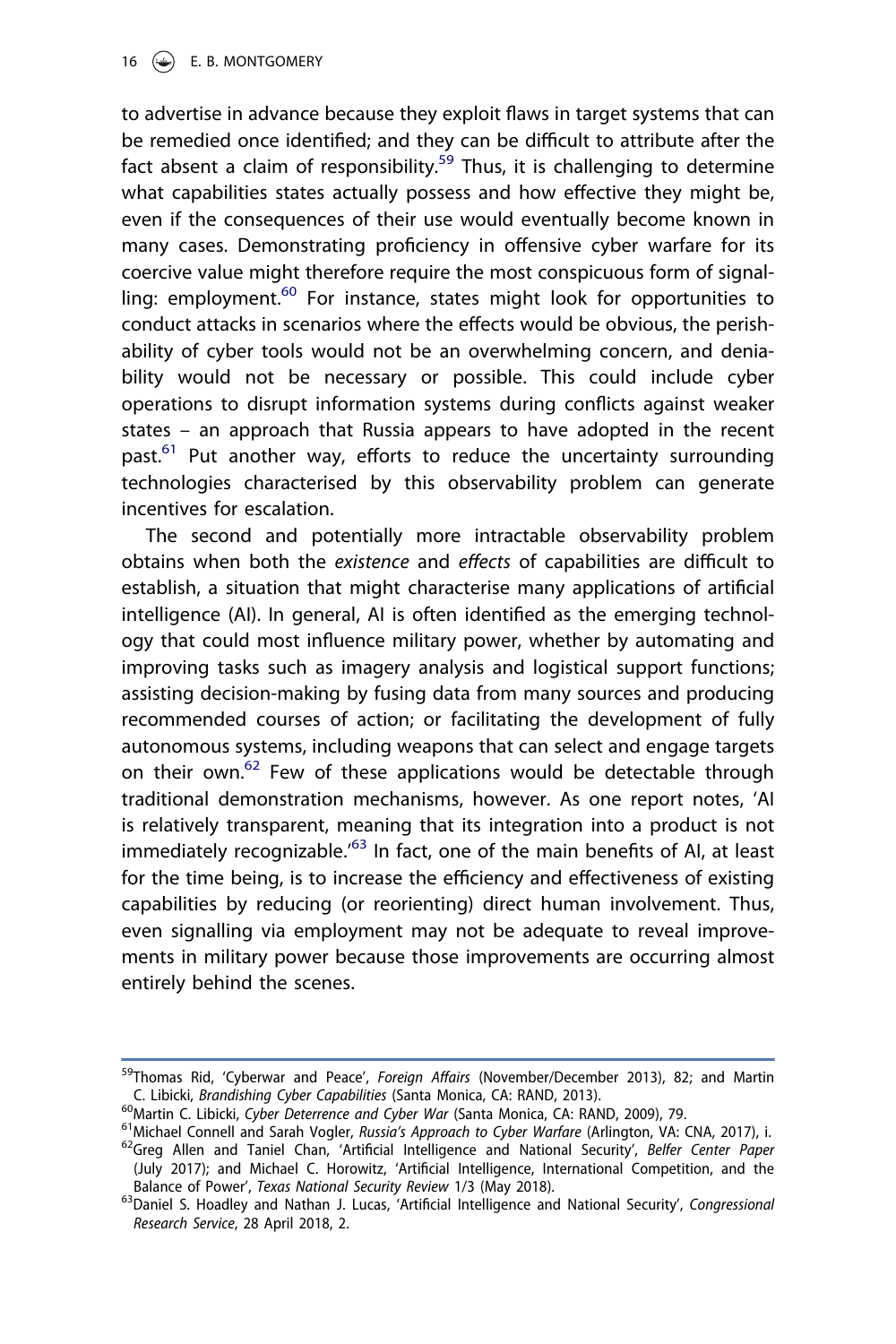For example, machine-learning algorithms could make it easier for a state to locate, classify, and track targets by automatically processing large volumes of data acquired through diverse collection methods. Yet a state would still need to employ legacy weapons systems to engage those targets, and third parties that witness the outcome of these engagements might wonder whether AI was actually used and what effect it really had. This suggests that the emerging technology with the greatest potential to shape the balance of power could also introduce the most uncertainty into strategic interactions, perhaps raising the likelihood of miscalculation absent new, tailored forms of signalling.

# Conclusion

When it comes to the role of armed forces in shaping perceptions, the conventional wisdom holds that states frequently hide their capabilities, flaunt them to enhance prestige, or use them during crises to reveal interests and resolve. In peacetime especially, however, they often engage in military activities with another objective in mind: demonstrating their capabilities to adversaries and allies. Through mechanisms such as employment, exercises, experiments, examinations, and exhibitions, states can attempt to reduce the ambiguity that accompanies assessments of military power, even if only partially, and project an image of strength to enhance deterrence, bolster assurance, and impose costs on rivals.

Demonstrations are becoming increasingly relevant, moreover, as the United States, Russia, China, and others pursue emerging technologies with military applications. Because the effects of many emerging technologies remain uncertain, states may need to rely more on demonstrations to capitalise on any progress they achieve. Nevertheless, virtual rather than physical emerging technologies can be difficult to reveal due to observability problems. This, in turn, creates demonstration dilemmas that might only be resolved through aggressive forms of signalling, such as the employment of new capabilities in conflict, or might not be resolvable at all.

Given the growing importance of capability demonstrations, future research could build upon the preceding analysis in several ways. First, tracking the frequency of alternative demonstration mechanisms could help to identify which ones are favoured, by whom, and under what conditions. States might, for instance, prefer certain types of demonstrations over others due to bureaucratic politics, capability attributes, or the intended targets of their signals. Second, a systematic assessment of demonstration risks is warranted. Such an assessment could shed light on the risk of failure, the risk of disclosure, the potential decrement to readiness imposed by mechanisms such as frequent or large-scale exercises, and the possibility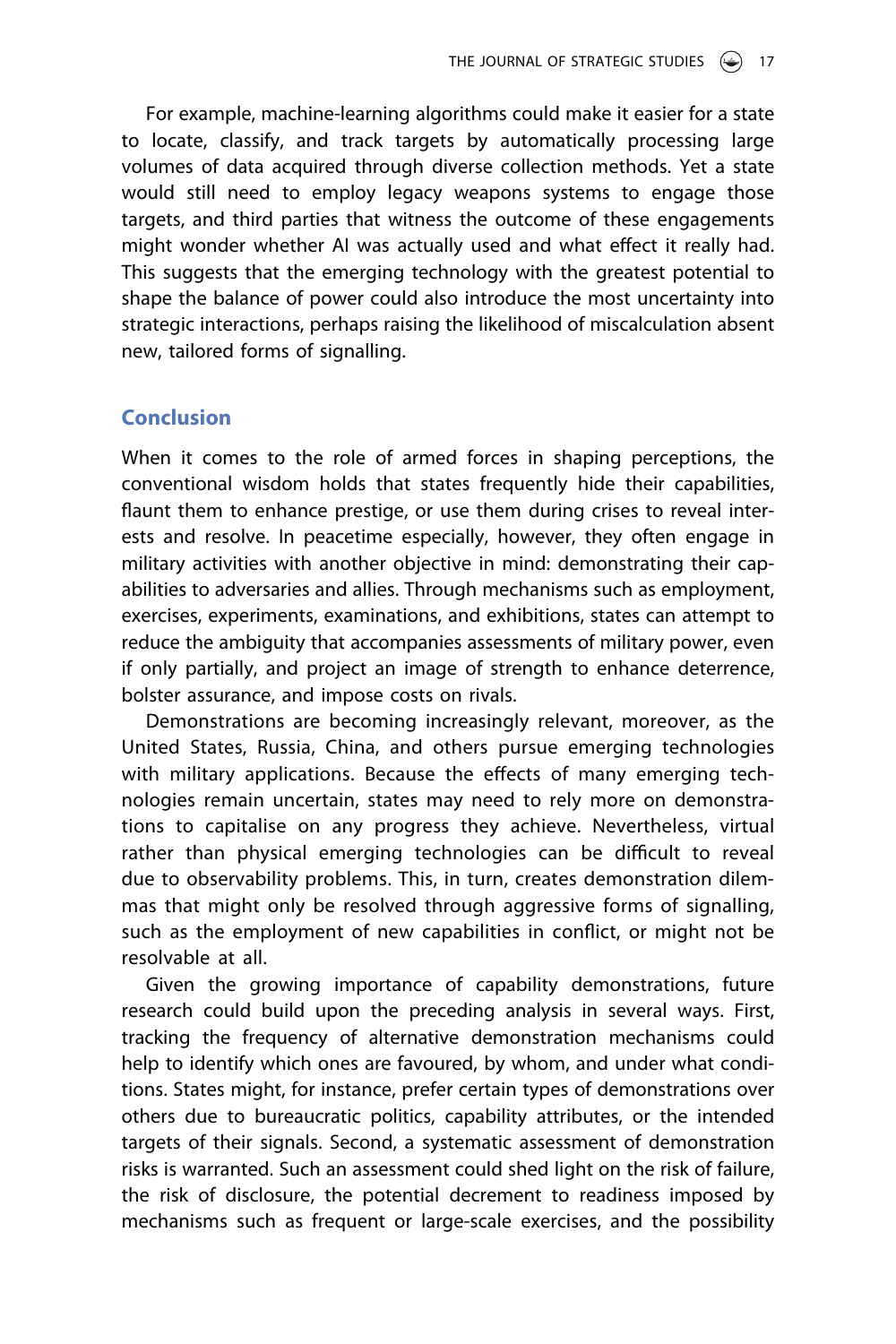that some demonstrations could contribute to unintended escalation.  $64$ Third, like all forms of signalling, the outcomes of capability demonstrations are the product of strategic interaction. Consequently, it is necessary to explore the factors that influence when signals are received and how they are interpreted. That, in turn, could require an increased emphasis on organisational and strategic culture within target states, which can shape how attentive they are and how well they process information.<sup>65</sup>

In addition to suggesting avenues for future research, the arguments presented above have several implications for US policy, especially as Washington looks to enhance its military power in an era of renewed great power competition. First, the United States must focus on critical operational challenges. Enhancing deterrence and preserving stability vis-à-vis great powers requires showcasing capabilities and concepts that directly address the threats that competitors pose, such as a growing ability to strike fixed and mobile targets with a high degree of accuracy, as well as an expanding set of kinetic and nonkinetic tools to attack information networks. Simply increasing the frequency or visibility of military activities that highlight legacy capabilities and concepts might help to reaffirm US interests but is unlikely to upgrade estimates of US power. In fact, it could prove counterproductive by sending a message that the United States is not adapting fast enough, or by overtaxing the forces that must carry out these activities.

Second, Washington should place more emphasis on smaller-scale efforts such as modest experiments. Not only are experiments a useful mechanism for demonstrating emerging technologies that remain sensitive or immature, but they can also influence perceptions and channel competitions in other ways; for instance, by affirming a commitment to continuous innovation, wherever it might lead, and by providing a low-cost tool to test a rival's reaction to new technologies, which can inform future cost-imposing strategies.

Finally, because some demonstrations play an important role in building and sustaining ties with international partners, policymakers need to be cognizant of the diplomatic consequences of altering how they signal military power. Allies that are accustomed to joining certain types of demonstrations – especially prominent bilateral and multilateral combined exercises – might become concerned if Washington defers or scales back these activities in favour of other efforts, even if those efforts are better suited to showcasing new capabilities. Explaining the rationale behind any changes, managing expectations, and finding ways to incorporate other states as participants or observers will be necessary for a different portfolio of demonstrations to assure as well as deter.

<sup>&</sup>lt;sup>64</sup>A prominent example of a demonstration contributing to heightened tensions was NATO's Able Archer exercise in 1983. See Nate Jones, ed., *Able Archer 83: The Secret History of the NATO Exercise that Almost Triggered Nuclear War* (New York: The New Press, 2016).

<sup>65</sup>Mahnken, *Uncovering Ways of War.*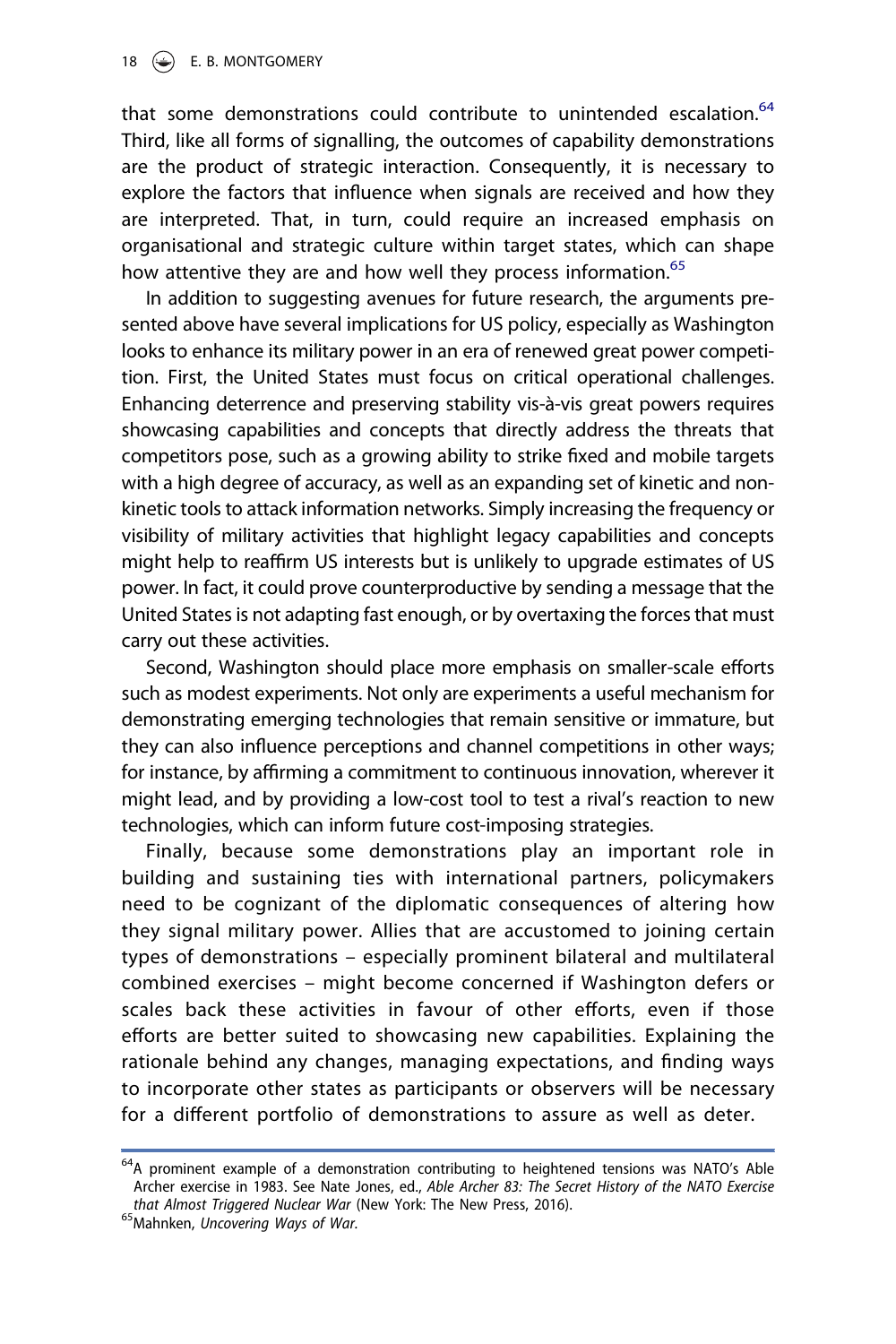#### Acknowledgements

The author is grateful to Jonathan Caverley, Brendan Green, Michael Horowitz, Austin Long, Thomas Mahnken, Jonathan Markowitz, Neil Narang, Todd Sechser, John Schuessler, Caitlin Talmadge, and an anonymous reviewer for comments on earlier versions of this article.

# Disclosure statement

No potential conflict of interest was reported by the author.

## Notes on contributor

Evan Braden Montgomery is a Senior Fellow and the Director of Research and Studies at the Center for Strategic and Budgetary Assessments. He is the author of In the Hegemon's Shadow: Leading States and the Rise of Regional Powers (Ithaca, NY: Cornell UP, 2016).

# Bibliography

- Allen, Greg and Taniel Chan, 'Artificial Intelligence and National Security', *Belfer Center Paper* (July 2017).
- Art, Robert J., 'To What Ends Military Power?' *International Security* 4/4 (Spring 1980). doi:10.2307/2626666.
- Art, Robert J., 'Coercive Diplomacy: What Do We Know?' in Robert J. Art and Patrick M. Cronin (eds.), *The United States and Coercive Diplomacy* (Washington, DC: US Institute of Peace Press 2003), 359–420.
- Axelrod, Robert, 'The Rational Timing of Surprise', *World Politics* 31/2 (January 1979), 228–46. doi:10.2307/2009943.
- Barnes, Julian E. and Jeremy Page, 'U.S. Sends B-52s on Mission to Challenge Chinese Claims', *The Wall Street Journal* (27 November 2013).
- Biddle, Stephen, *Military Power: Explaining Victory and Defeat in Modern Battle* (Princeton, N.J.: Princeton UP, 2004).
- Blackwill, Robert D. and Jeffrey W. Legro, 'Constraining Ground Force Exercises of NATO and the Warsaw Pact', *International Security* 14/3 (Winter 1989/90), 68. doi:10.2307/2538932.
- Blainey, Geoffrey, *The Causes of War*, 3rd. ed. (New York: The Free Press, 1988)
- Blanken, L J. and J J. Lepore, 'Slowing down to Keep the Lead in Military Technology', *Defence and Peace Economics* 22/3 (2011), 317–34. doi:10.1080/ 10242694.2010.491675.
- Bodner, Matthew, 'Russia's Hypersonic Missile Debuts alongside New Military Tech at Parade', *Defense News* (9 May 2018).
- Brands, Hal, *Making the Unipolar Moment: U.S. Foreign Policy and the Rise of the Post-Cold War Order* (Ithaca, NY: Cornell UP, 2016).
- Brodie, Bernard, 'Military Demonstration and Disclosure of New Weapons', *World Politics* 5/3 (April 1953), 281–301. doi:10.2307/2009134.
- Brooks,Risa A. and Elizabeth Stanley,(eds.),*Creating Military Power: The Sources of Military E*ff*ectiveness*(Stanford,CA:Stanford UP2007).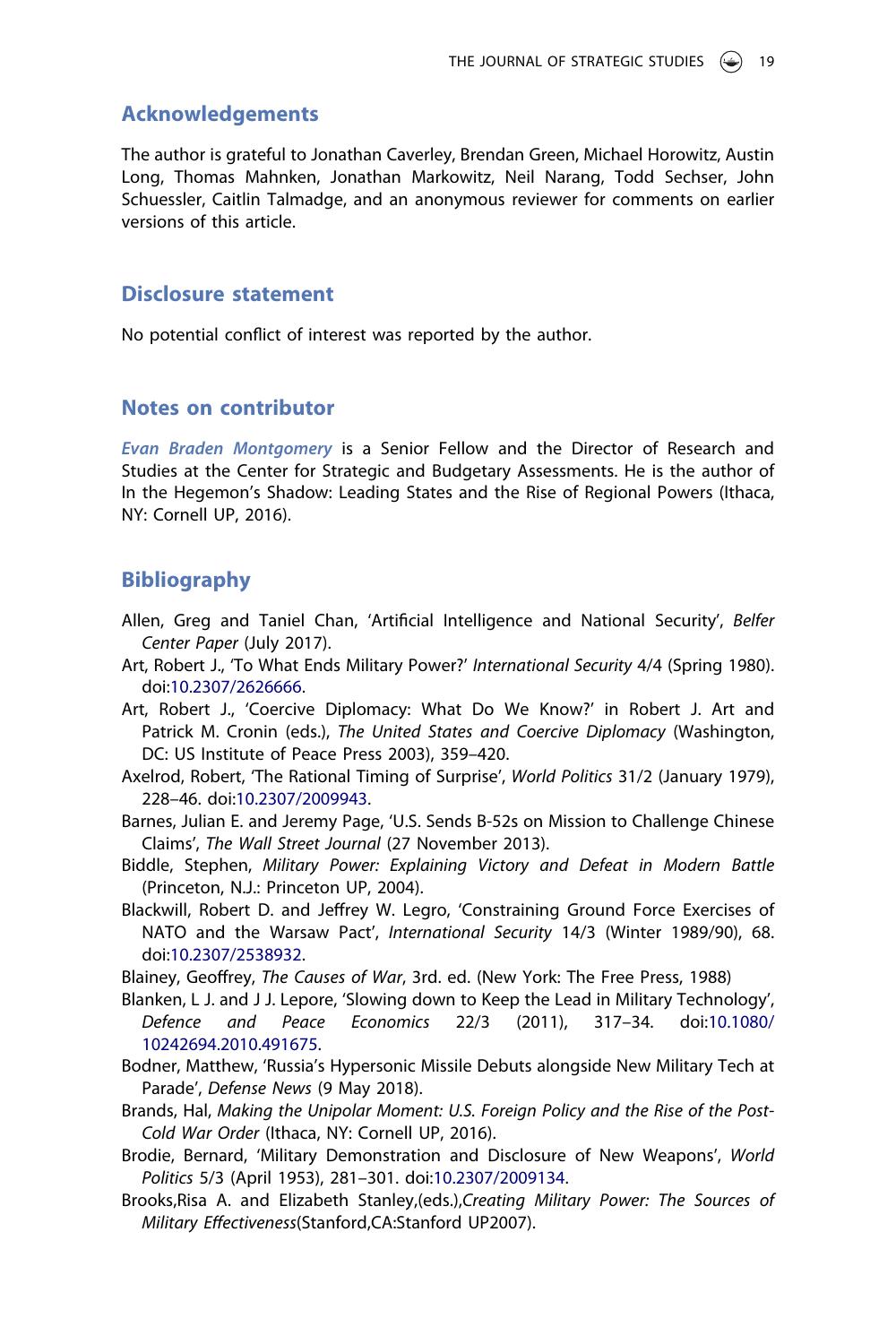20  $\left(\bigstar\right)$  E. B. MONTGOMERY

- Chase, Michael S., 'PLA Rocket Force Modernization and China's Military Reforms', Testimony to the U.S. – China Economic and Security Review Commission, 15 February 2018.
- Cheng, Dean, 'Chinese Lessons from the Gulf Wars', in Andrew Scobell, David Lai, and Roy Kamphausen (eds.), *Chinese Lessons from Other Peoples*' *Wars* (Carlisle, PA: Strategic Studies Institute 2011), 153–199.
- Cohen, Zachary, *et al*., 'New missile tests shows North Korea capable of hitting all of US Mainland', *CNN*, 30 Nov. 2017, https://www.cnn.com/2017/11/28/politics/ north-korea-missile-launch/index.html.
- Connell, Michael and Sarah Vogler, *Russia*'*s Approach to Cyber Warfare* (Arlington, VA: CNA, 2017).
- Correll, John T., 'Billy Mitchell and the Battleships', *Air Force Magazine* (June 2008).
- Craig, Gordon A. and Alexander George, *Force and Statecraft: Diplomatic Problems of Our Time*, 3rd. ed. (New York: Oxford UP 1995).
- Danilovic, Vesna, 'The Sources of Threat Credibility in Extended Deterrence', *The Journal of Con*fl*ict Resolution* 45/3 (June 2001), 341–69. doi:10.1177/ 0022002701045003005.
- Defense Intelligence Agency, *Russia Military Power: Building a Military to Support Great Power Aspirations* (Washington, DC: Department of Defense, 2017), 43–44.
- Drea, Edward J., *Secretaries of Defense Historical Series Vol VI: McNamara, Cli*ff*ord, and the Burdens of Vietnam, 1965-1969* (Washington, DC: Office of the Secretary of Defense Historical Office, 2011).
- Fearon, James D., 'Rationalist Explanations for War', *International Organization* 49/3 (Summer 1995), 379–414. doi:10.1017/S0020818300033324.
- Fearon, James D., 'Signaling Foreign Policy Interests: Tying Hands versus Sinking Costs', *Journal of Con*fl*ict Resolution* 41/1 (February 1997), 68–90. doi:10.1177/ 0022002797041001004.
- Ferdinando, Lisa, 'Three-carrier Strike Force Conducts Exercise in Western Pacific', *DoD News*, 13 November 2017.
- Ferrill, Arther, *Roman Imperial Grand Strategy* (Lanham, MD: University Press of America, 1991).
- Frear, Thomas, *et al*., 'Preparing for the Worst: Are Russian and NATO Military Exercises Making War in Europe More Likely?' *European Leadership Network* (August 2015).
- Freedberg, Sydney J., Jr., 'Work Elevates Electronic Warfare, Eye on Missile Defense', *Breaking Defense*, 17 March 2015, https://breakingdefense.com/2015/03/raidbreaker-work-elevates-electronic-warfare-eye-on-missile-defense/.
- Friedberg, Aaron L., *The Weary Titan: Britain and the Experience of Relative Decline* (Princeton, NJ: Princeton UP, 1988).
- Gilpin, Robert, *War and Change in World Politics* (New York: Cambridge UP, 1981), 32–33.

Gordon, Michael R. and Bernard E. Trainor, *Cobra II: The inside Story of the Invasion and Occupation of Iraq* (New York: Pantheon Books, 2006).

- Grant, Rebecca, 'Airpower against Ships', *Air Force Magazine* (June 2015).
- Harknett, R J., 'The Logic of Conventional Deterrence and the End of the Cold War', *Security Studies* 4/1 (Autumn 1994), 86–114. doi:10.1080/09636419409347576.
- Haynes, Kyle, 'Signaling Resolve or Capability? The Difference Matters on the Korean Peninsula', *War on the Rocks*, 10 May 2017.
- Hoadley, Daniel S. and Nathan J. Lucas, 'Artificial Intelligence and National Security', *Congressional Research Service*, 28 April 2018.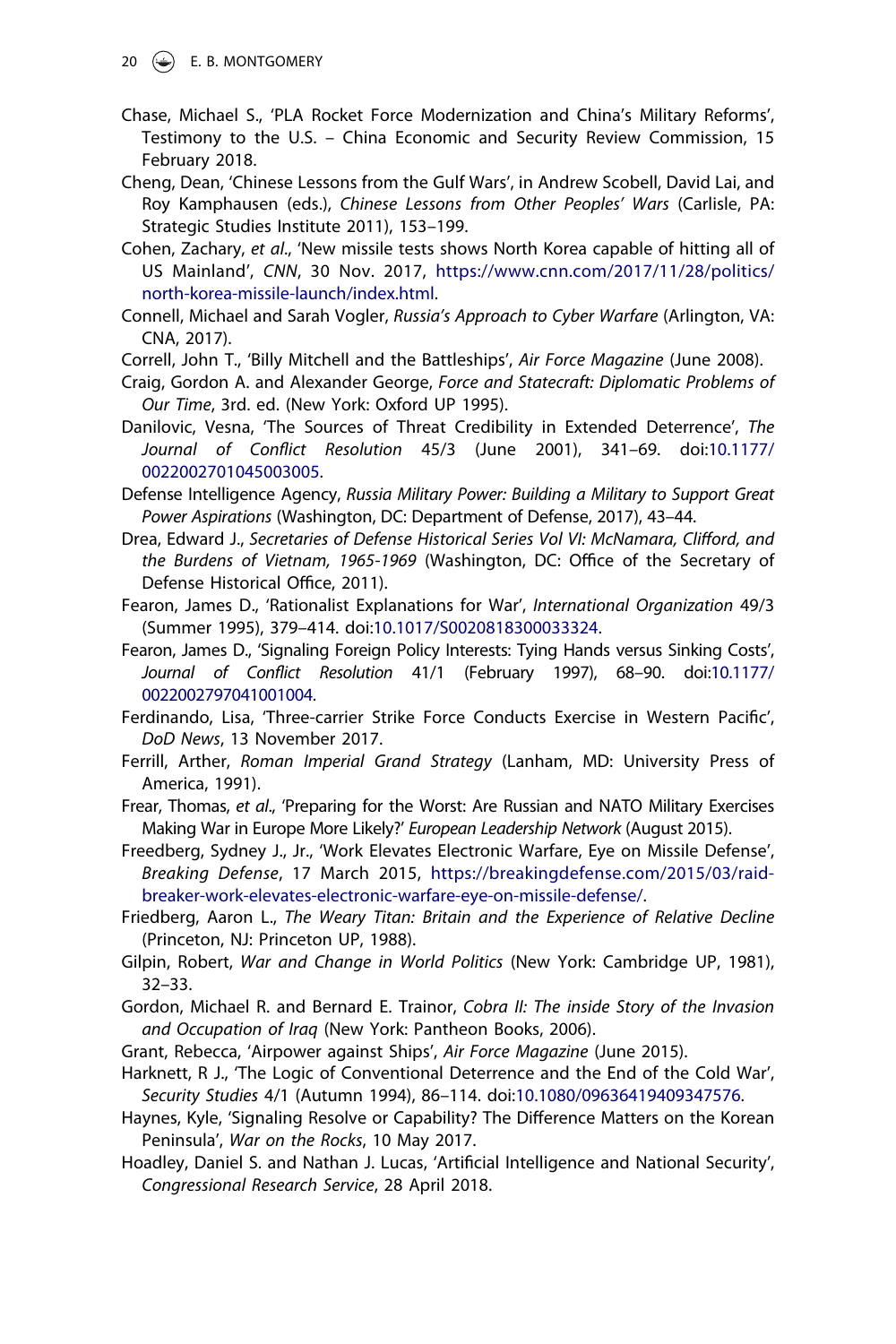- Horowitz, Michael C., *The Di*ff*usion of Military Power: Causes and Consequences for International Politics* (Princeton, NJ: Princeton UP, 2010), 37–57.
- Horowitz, Michael C., 'Artificial Intelligence, International Competition, and the Balance of Power', *Texas National Security Review* 1/3 (May 2018).
- Jervis, Robert, *The Logic of Images in International Relations* (Princeton, NJ: Princeton UP, 1970).
- Jones, Nate, ed., *Able Archer 83: The Secret History of the NATO Exercise that Almost Triggered Nuclear War* (New York: The New Press 2016).
- Kaufman, Stuart, 'Lessons from the 1991 Gulf War and Russian Military Doctrine', *The Journal of Slavic Military Studies* 6/3 (September 1993), 375–96. doi:10.1080/ 13518049308430108.
- Kearn Jr., and W. David, *Great Power Security Cooperation: Arms Control and the Challenge of Technological Change* (Lanham, MD: Lexington Books, 2015).
- Keefer, Edward C., *Secretaries of Defense Historical Series, Vol. IX: Harold Brown: O*ff*setting the Soviet Military Challenge, 1977-1981* (Washington, DC: Office of the Secretary of Defense Historical Office, 2017).
- LaGrone, Sam, 'Navy Makes History with Unmanned Carrier Launch', *USNI News*, 14 May 2013.
- LaGrone, Sam, 'Navy Sinks Former Frigate USS *Reuben James* in Test of New Supersonic Anti-surface Missile', *USNI News*, 7 March 2016.
- Lambert, Nicholas A., *Sir John Fisher*'*s Naval Revolution* (Columbia, SC: University of South Carolina Press, 1999).
- Lewis, Kevin N., *Getting More Deterrence Out of Deliberate Capability Revelation* (Santa Monica, CA: RAND, August 1989).
- Libicki, Martin C., *Cyber Deterrence and Cyber War* (Santa Monica, CA: RAND, 2009).
- Libicki, Martin C., *Brandishing Cyber Capabilities* (Santa Monica, CA: RAND, 2013).
- Lieber, Keir A., *War and the Engineers: The Primacy of Politics over Technology* (Ithaca, NY: Cornell UP, 2005).
- Mahnken, Thomas G., *Uncovering Ways of War: U.S. Intelligence and Foreign Military Innovation, 1918* – *1941* (Ithaca, NY: Cornell UP, 2002).
- Mahnken, Thomas G., *Technology and the American Way of War since 1945* (New York: Columbia UP, 2008).
- Mahnken, Thomas G., 'Thinking about Competitive Strategies', in Mahnken (ed.), *Competitive Strategies for the 21st Century: Theory, History, and Practice* (Stanford: Stanford UP 2012), 3–11.
- Marshall, A.W., *Problems of Estimating Military Power* (Santa Monica, CA: RAND, 1966). McCullough, Amy, 'Ace in the Hole', *Air Force Magazine* (May 2017).
- Mehta, Aaron, 'Pentagon launches 103 Unit Drone swarm', *Defense News*, 10 January 2017.
- Miglani, Sanjeev and Krishna N. Das, 'Modi Hails India as military space power after anti-satellite missile test', *Reuters*, 27 March 2019.
- Miller, Roger G., *Billy Mitchell:* '*Stormy Petrel of the Air*' (Washington, DC: Office of Air Force History, 2004).
- Millet, Allan R., *et al*., 'The Effectiveness of Military Organizations', *International Security* 11/1 (Summer 1986), 37–71.
- Morgan, Patrick M., *Deterrence: A Conceptual Analysis* (Beverly Hills: Sage, 1983).
- Office of Technology Assessment, *New Technology for NATO: Implementing Follow-On Forces Attack* (June 1987).